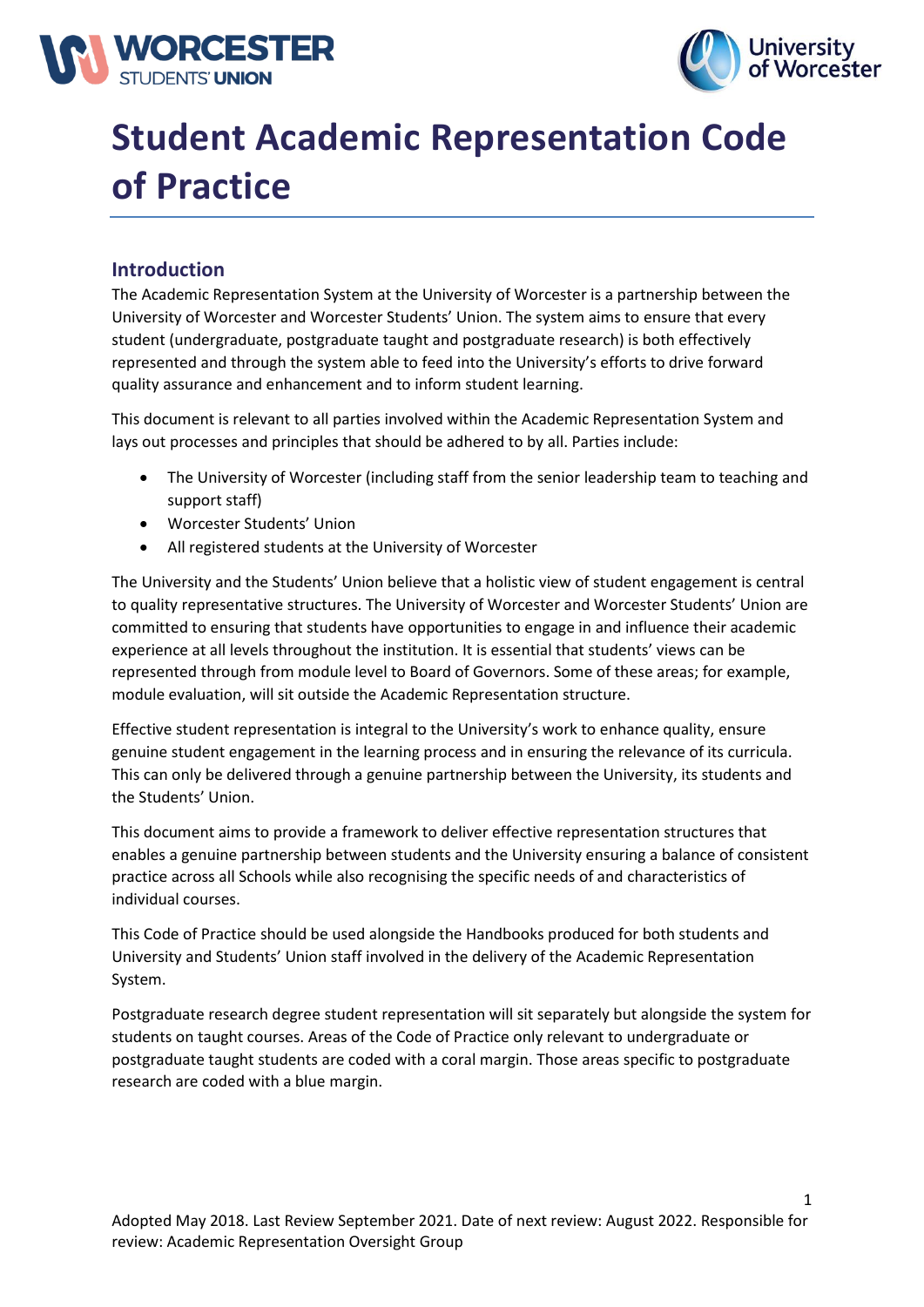



# **Implementation of the Representative System at partner institutions of the University of Worcester**

The University of Worcester works with a range of partner institutions to deliver courses at locations across the United Kingdom and internationally. These partner institutions have varied levels of developed Academic Representation Systems. Some will have independent representation systems while others may choose to operate the University of Worcester system. The Students' Union will work with partners to deliver support where required, subject to resources available.

# **Principles of the Academic Representation System**

- 1. Active constructive student engagement is central to the University's ability to provide for the assurance and enhancement of quality.
- 2. All students are trusted as valued decision makers and meaningful partners in their education.
- 3. There will be committee student representation at all levels from course level to university level.
- 4. All students should have access to the Academic Representation System and through the system have the ability to feed into the development of their own learning and/or research experience.
- 5. All students should be able to stand for the position of Course Representative if they wish.
- 6. Student Feedback should be able to flow from the module and course level up to School, College and University level.
- 7. Responses to Feedback should be open, timely and transparent. Staff (University and Students' Union) and Academic Representatives will work together to ensure this is effective.
- 8. Where students sit on meetings and committees, they will be full members in receipt of all papers and able to contribute throughout. There will be an opportunity for a student to co-chair meetings with staff, when appropriate.

# **Principles of Partnership between the University and the Students' Union**

- 1. The University will provide appropriate levels of academic and administrative resources to facilitate student representation within Colleges, Schools, Departments and at the Course level.
- 2. The Students' Union will work to create and enhance relationships across the University, providing resources, expertise, advice and support to facilitate the Academic Representation System across courses, Colleges and Schools.
- 3. The University and Students' Union will work together to respond to feedback from students, working together to enhance the student experience and the quality of teaching and learning.
- 4. The University will respect the Students' Union's right to campaign on issues that affect its members.
- 5. Academic representatives will form a key part of the Students' Union's representative structure.
- 6. Overall responsibility for the Academic Representation System sits with both the Deputy Provost and the Students' Union Vice President Education.
- 7. The University and Students' Union will oversee the effectiveness and administration of the Academic Representation System through the Academic Representation Oversight Group (AROG).

# **Role of the Directorate of Quality and Educational Development and the Academic Quality Unit**

The University's Directorate of Quality and Educational Development (DQED), within which the Academic Quality Unit (AQU) plays a key role, takes lead responsibility for quality assurance and enhancement for taught courses and develops policy and practice in relation to learning, teaching and assessment. Within this remit, DQED also manages the module evaluation process and external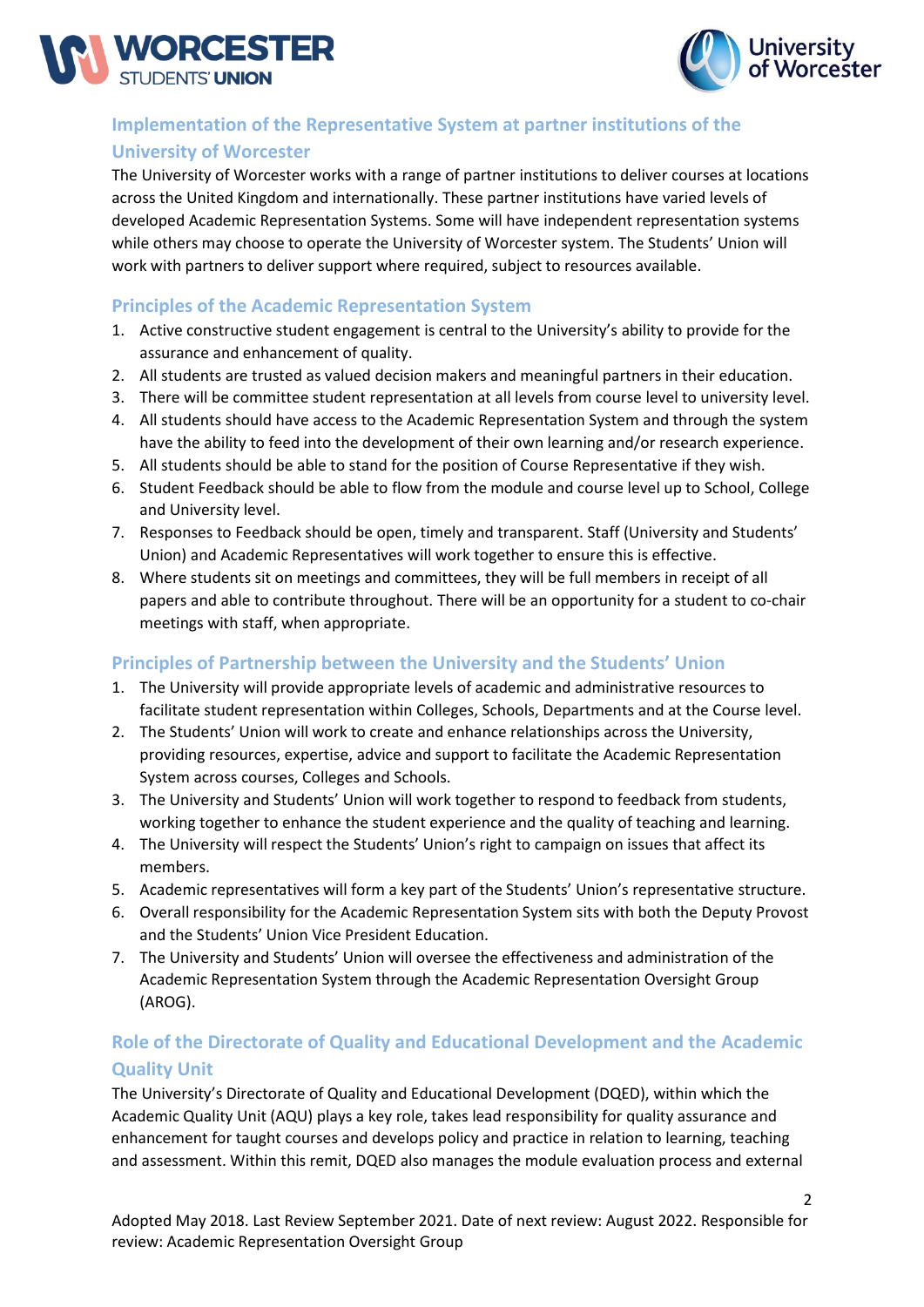



and internal student surveys such as the National Student Survey (NSS) and Course Experience Survey (CES).

Responsible for the central management and co-ordination of all aspects of the University's quality assurance and enhancement processes, DQED/AQU works closely with students, the Students' Union, academic Schools and partner organisations in providing advice and guidance and ensuring the effective implementation of policies and procedures.

# **Academic Representation Oversight Group (AROG)**

- The Academic Representation Oversight Group (AROG) is responsible for:
	- Monitoring and administering the operation of the Academic Representation System
	- Oversight of the elections process, acting as returning officer for Academic Representative Elections
	- Regular review of the Academic Representation Code of Practice
	- Responsible for the interpretation and implementation of the Academic Representation System Code of Practice and any supplementary documents
	- Ensuring all staff who support the Academic Representation System have an appropriate level of support.
	- Reviewing and make any final decisions on requests from courses and/or Schools to alter their representation structure/depart from the Code of Practice's guidelines.
	- The group can delegate its responsibilities for the day to day running of the Academic Representation System
	- Additional responsibilities can be found in the Committee's Terms of Reference
- AROG will report to both the Students' Union's Student Council and the University's Learning, Teaching and Student Experience Committee (LTSEC) through an annual Academic Representation Evaluation and Impact Report".
- AROG will formally meet a minimum of twice per year with smaller working groups of members meeting as appropriate.
- Membership of AROG shall comprise the following:
	- **Deputy Provost (University)**
	- Vice President Education (Students' Union)
	- Head of Academic Quality (University)
	- Student Engagement Manager (Students' Union)
	- Director of Access and Inclusion (University)
	- Project Manager (Student Surveys and Quality Enhancement)
	- 1 College Director Learning, Teaching and Quality Enhancement (University)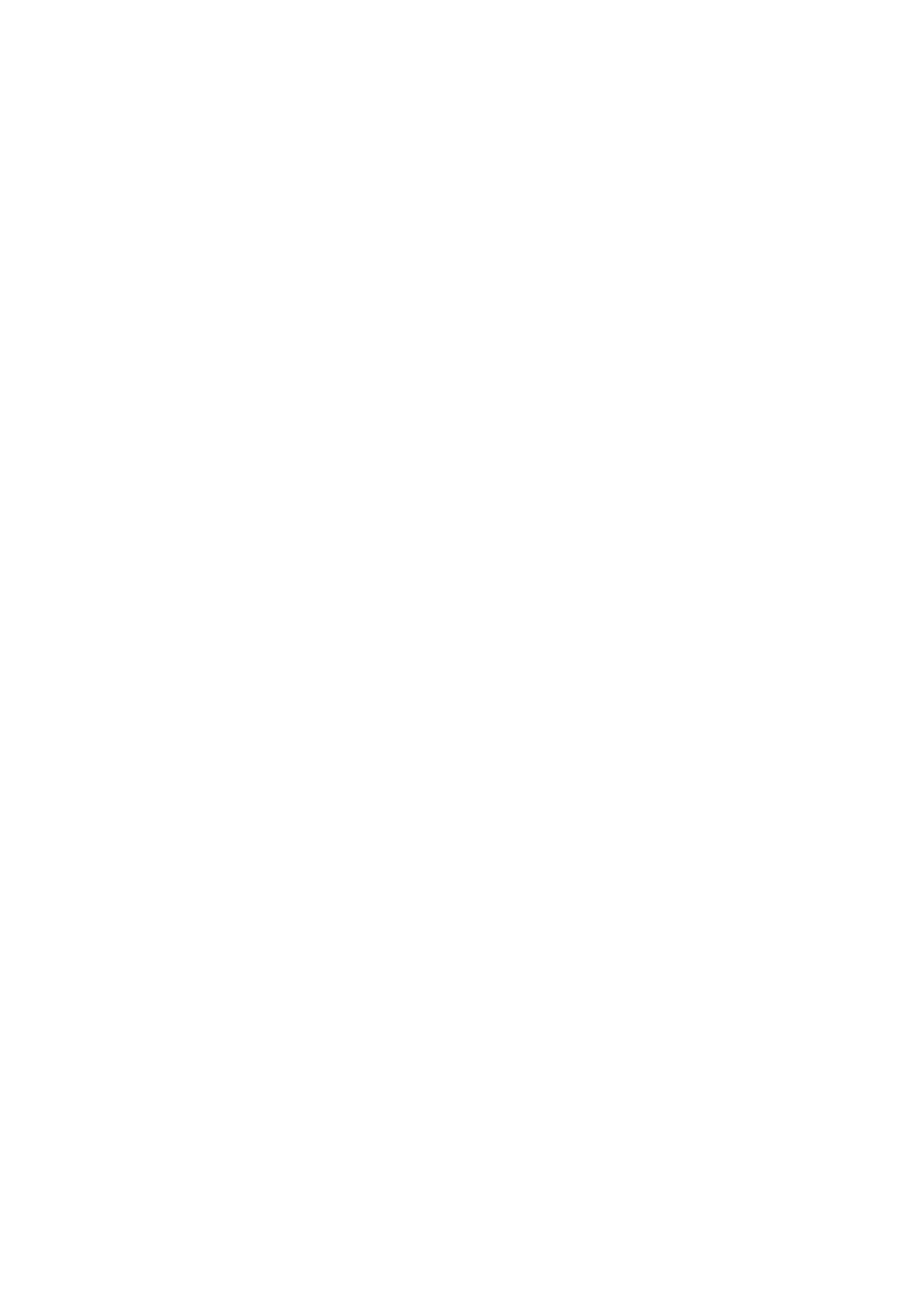



# **The Academic Representation System Structure – Undergraduate and Taught Postgraduate**

The Academic Representation System for undergraduate and taught postgraduate at Worcester consists of three levels of student representation. These include the Vice President Education, School Reps and Course Reps that work at the University, College, School and Course level respectively.



# **Student Roles**

As stated above the University and the Students' Union will work together to ensure that there is student representation across all levels of University committee.

#### **Vice President Education**

- This role is elected by cross campus ballot in accordance with the Students Unions' bye-laws and the Education Act 1994.
- The Vice President Education is the lead representative for Worcester students on matters relating to their academic experience.
- The Vice President Education will give regular updates from meetings attended relaying information as appropriate to all Reps.
- A full role description can be found on the Students' Union website.

#### **School Reps**

- In order to ensure that students' interests are represented at College and School level, Worcester Students' Union and the University of Worcester recruits School Reps in each School.
- Worcester Students' Union and the University of Worcester should appoint 1 School Rep per department with at least two Reps per School. These should be reflective of the varied departments and size of School.
- The positions should be reviewed annually by Worcester Students' Union and the University of Worcester.

Adopted May 2018. Last Review September 2021. Date of next review: August 2022. Responsible for review: Academic Representation Oversight Group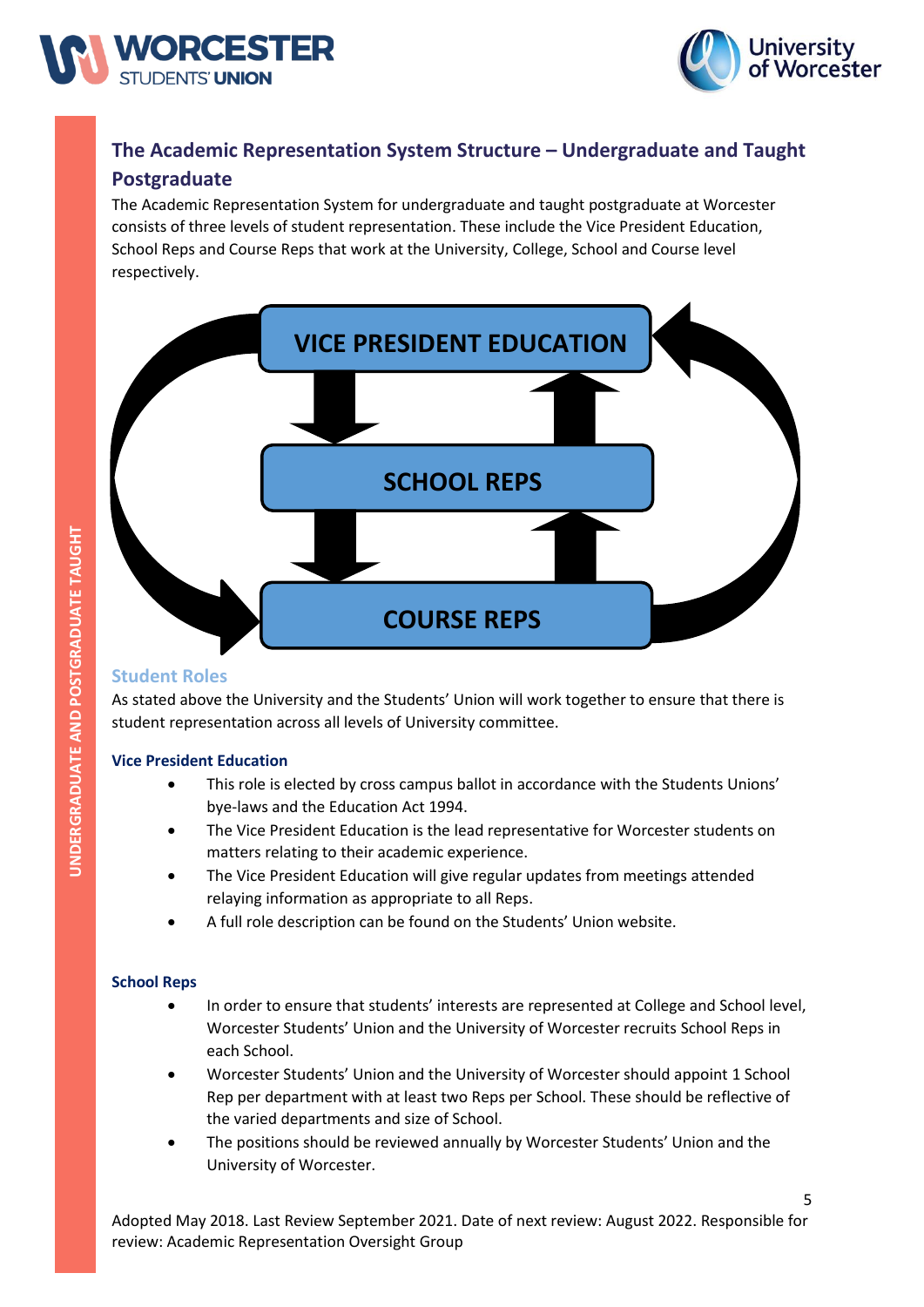



- School Reps will receive a bursary each semester, provided that the individual has attended at least 70% of meetings required and that they have undertaken and submitted their end of semester 1 report and end of year reflective review.
- One School Rep from each College will sit on the Union's Student Council.
- The School positions are:

#### *School of the Allied Health & Community*

- Health & Social Science
- Paramedic Sciences

#### *School of the Arts*

- Art & Design
- **Theatre**
- **Film**

# *School of Education*

- Children & Families
- Education & Inclusion
- **Primary Education**
- **Secondary Education**

# *School of Humanities*

- English Media & Culture
- History, Politics & Sociology
- Law

#### *School of the Nursing & Midwifery*

- **Nursing**
- **Midwifery**

# *School of Psychology*

- Psychology
- **Criminology**
- Postgraduate Taught

# *School of Science & the Environment*

- Biological Sciences
- Geography, Archaeology & the Environment

# *School of Sport & Exercise Science*

- PE, Dance and Coaching
- Sport Development, Management & Therapy
- Sport & Exercise Science

# *Worcester Business School*

- Business
- Computing

Any changes to the agreed allocation of School Reps must be agreed by the Academic Representation Oversight Group (AROG).

# *Responsibilities*

In order to fulfil their roles, School Reps will be expected to:

• Represent the broad range of student views from the range of courses within their School department. School Reps should aim to represent the full diversity of their cohort and act professionally in line with the Students' Union's vision and values.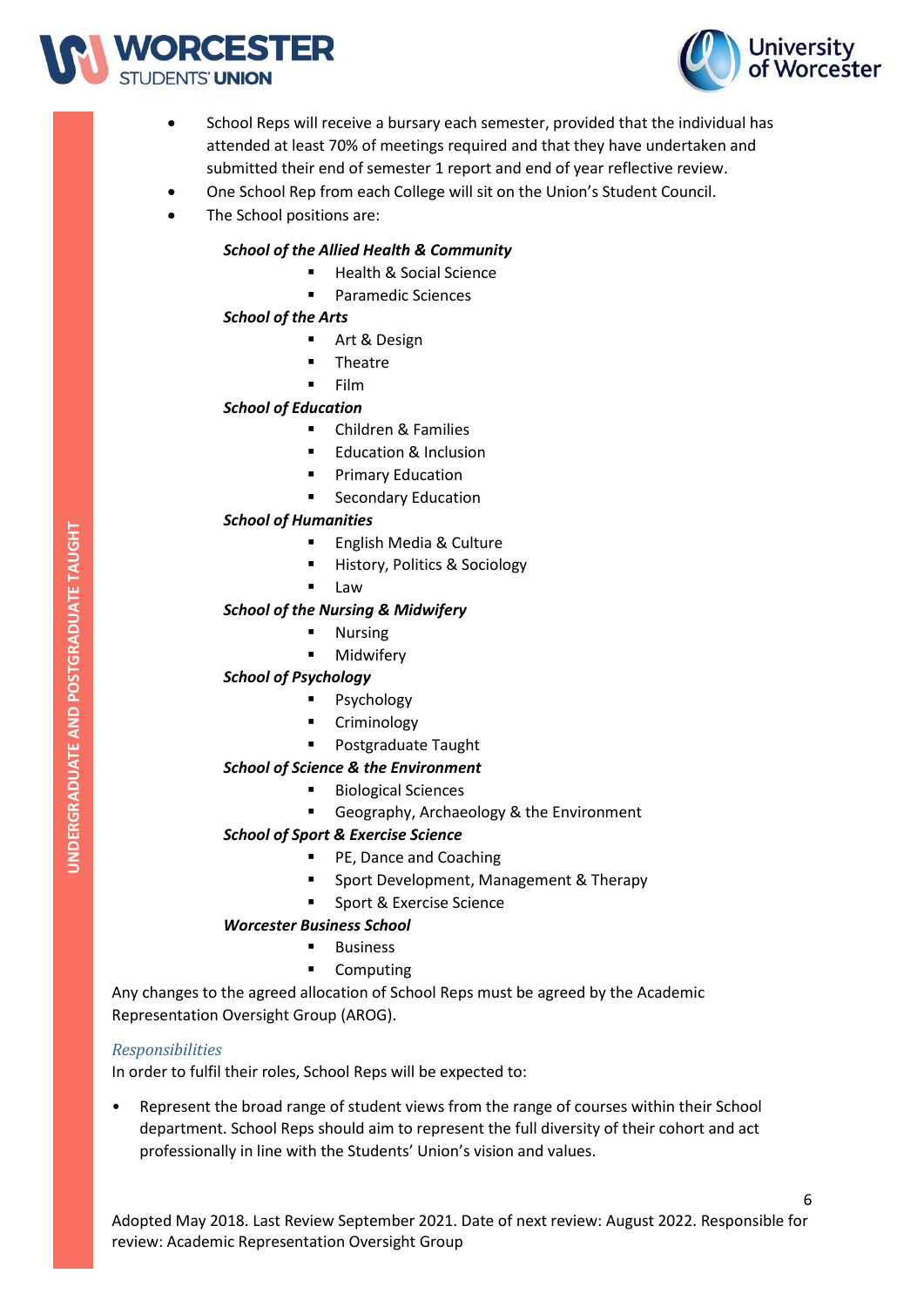



- Act as a channel of communication between Course Reps, other School Reps, the Student Engagement, Representation and Communications Coordinator (SERCC), the Students' Union and senior members of School, College and University staff.
- To attend training for the role, complete regular Rep Journals and attend the relevant meetings.
- Assist with the delivery of induction talks, promotion of surveys such as the NSS and CES and training for Course Reps in collaboration with the SU.
- Assist the School and College with a range of activities related to student recruitment, retention and student experience. This includes arranging and supporting the delivery of student led School and College meetings when appropriate.
- School Reps are expected to work with the Students' Union as members of the Education Council and as representatives within the Union structure to campaign on both national and local issues, where appropriate.
- Attend and contribute to the Course Rep Forums and Conference.
- Promote the Student Academic Representation system.
- Uphold principles of democratic representation challenging inequalities and championing inclusive practices.
- Identify good practice in terms of learning, teaching and assessment and seek to ensure that these are embedded more widely.
- Keep a record of activities undertaken and complete the appropriate record/claim form and submit it by the due date to the Vice President Education.

# **Course Reps**

- In order to ensure that students' interests are represented at course level, Worcester Students' Union and the University of Worcester recruits Course Reps for courses or a group of courses.
- The allocation of the number of Course Rep positions available should follow the guidance below in conjunction with the defined terms of the glossary.
	- A Course with 40 students or less at a level should be represented by 1 Course Rep per level.
	- A Course with between 41-80 students at a level should be represented by 2 Course Reps per level.
	- A Course with over 81 students at a level should be represented by 3 Course Reps per level.
- Any changes to the agreed allocation of Course Reps must be agreed by the Academic Representation Oversight Group (AROG)
- Any changes must be agreed before the start of the academic year for that course.
- All Course Rep positions should be appointed in accordance with the Students Union election guidance which will be published annually.

# *Responsibilities*

In order to fulfil their roles, Course Reps will be expected to:

- Attend an annual training session, complete at least one Course Rep journal per semester, assist in the promotion of surveys such as the NSS and CES and attend their relevant meetings.
- Establish and maintain communications with the SU's Vice President Education, their Course Leader, Course Rep Coordinator and their School Reps.

UNDERGRADUATE AND POSTGRADUATE TAUGHT **UNDERGRADUATE AND POSTGRADUATE TAUGHT**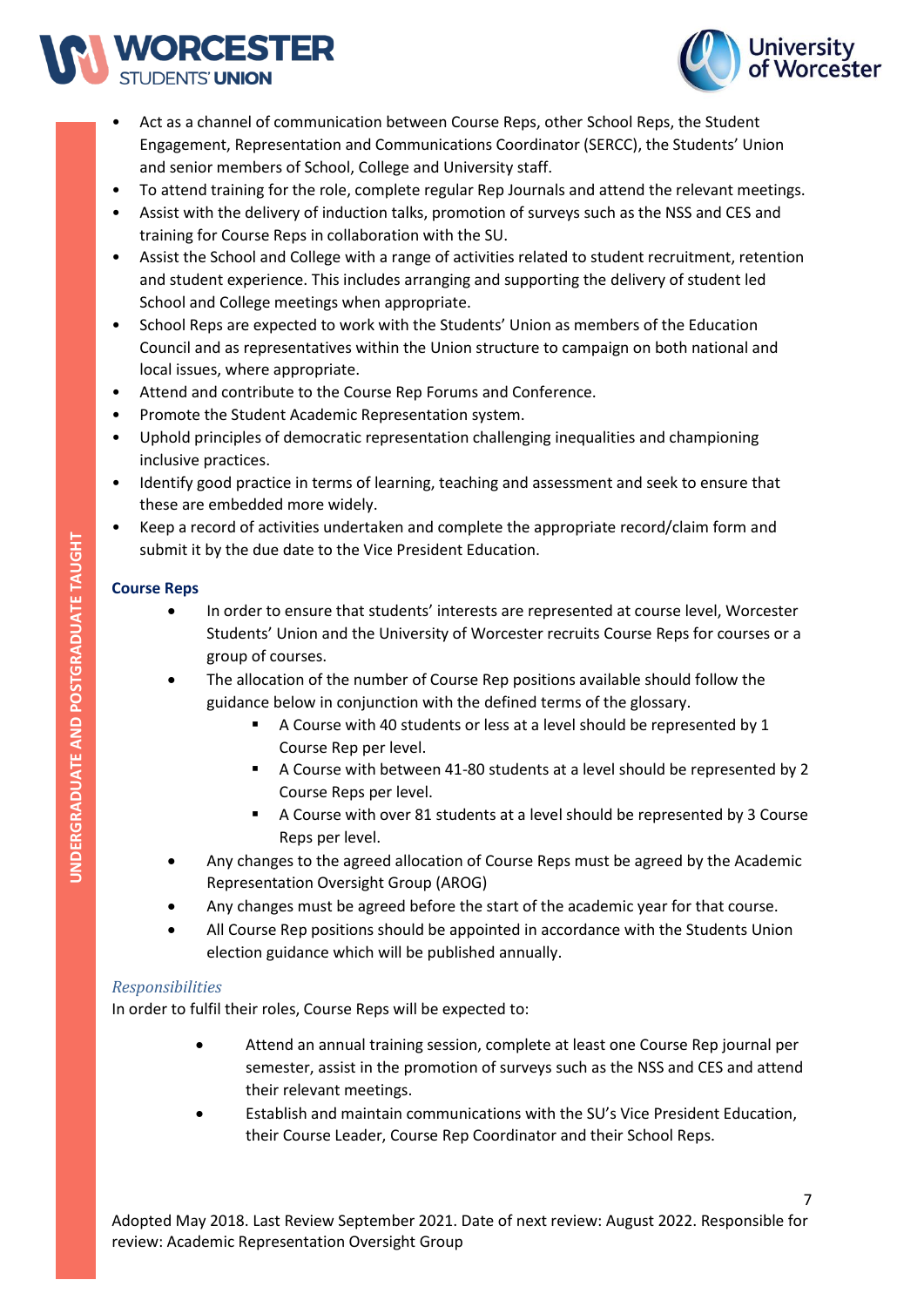



- Represent students' views at course level, attending and making contributions to Student Staff Liaison Committees. Course Reps should aim to represent the full diversity of their cohort and act professionally in line with the Students' Union's vision and values.
- Consult with the students they represent and present findings at Student Staff Liaison Committees and to course leaders in between meetings. Course Reps are then responsible for feeding back to students the outcomes of their feedback.
- Identify good practice in terms of learning, teaching and assessment and seek to ensure that these are embedded more widely.
- Course Reps are expected to assist academic staff in developing solutions to the problems identified by students if appropriate.
- Uphold principles of democratic representation challenging inequalities and championing inclusive practices.

# **University Staff Roles**

Academic and support staff are vital in the delivery of effective student academic representation. The key roles within the system are the Student Engagement, Representation and Communications Coordinators and in some larger Schools, Course Rep Coordinators. However, for the system to be truly effective, senior staff members, alongside College Directors of Learning, Teaching and Quality Enhancement, School Quality Coordinators, Learning and Teaching Coordinators and Course Leaders within the School must have oversight and regular engagement within the system.

#### **Academic Representation Coordination Team**

#### *Student Engagement, Representation and Communications Coordinator*

The Student Engagement, Representation and Communications Coordinator has an oversight of the entire Academic Rep System within their School. The Student Engagement, Representation and Communications Coordinator should regularly communicate with all the School and Course Reps, working with the SU to support them. They arrange a drop in/surgeries or Course Rep clinics in advance of the SSLC for Course Reps to attend. They also play a key role in ensuring that feedback outcomes and changes are fed back to Reps and the wider student body.

#### *Course Rep Coordinators*

In larger Schools additional Course Rep Coordinators may be appointed. The Course Rep Coordinators have an oversight of all the Course Reps within their departments and provide similar support to SERCCs.

#### **Head of School**

The Head of School is responsible for the appointment of the Student Engagement, Representation and Communications Coordinators (and Course Rep Coordinators if appropriate) before the beginning of the academic year. The Head of School is also expected to hold one School Forum a semester. In addition, they should have regular communication with their School Reps, meeting at least twice per academic year. They are responsible for the oversight of the rep system within their School and ensuring that Student Engagement, Representation and Communication Coordinators submit reports to AROG. They should actively seek student engagement and ensure that actions taken resulting from student feedback are communicated back to students.

Adopted May 2018. Last Review September 2021. Date of next review: August 2022. Responsible for review: Academic Representation Oversight Group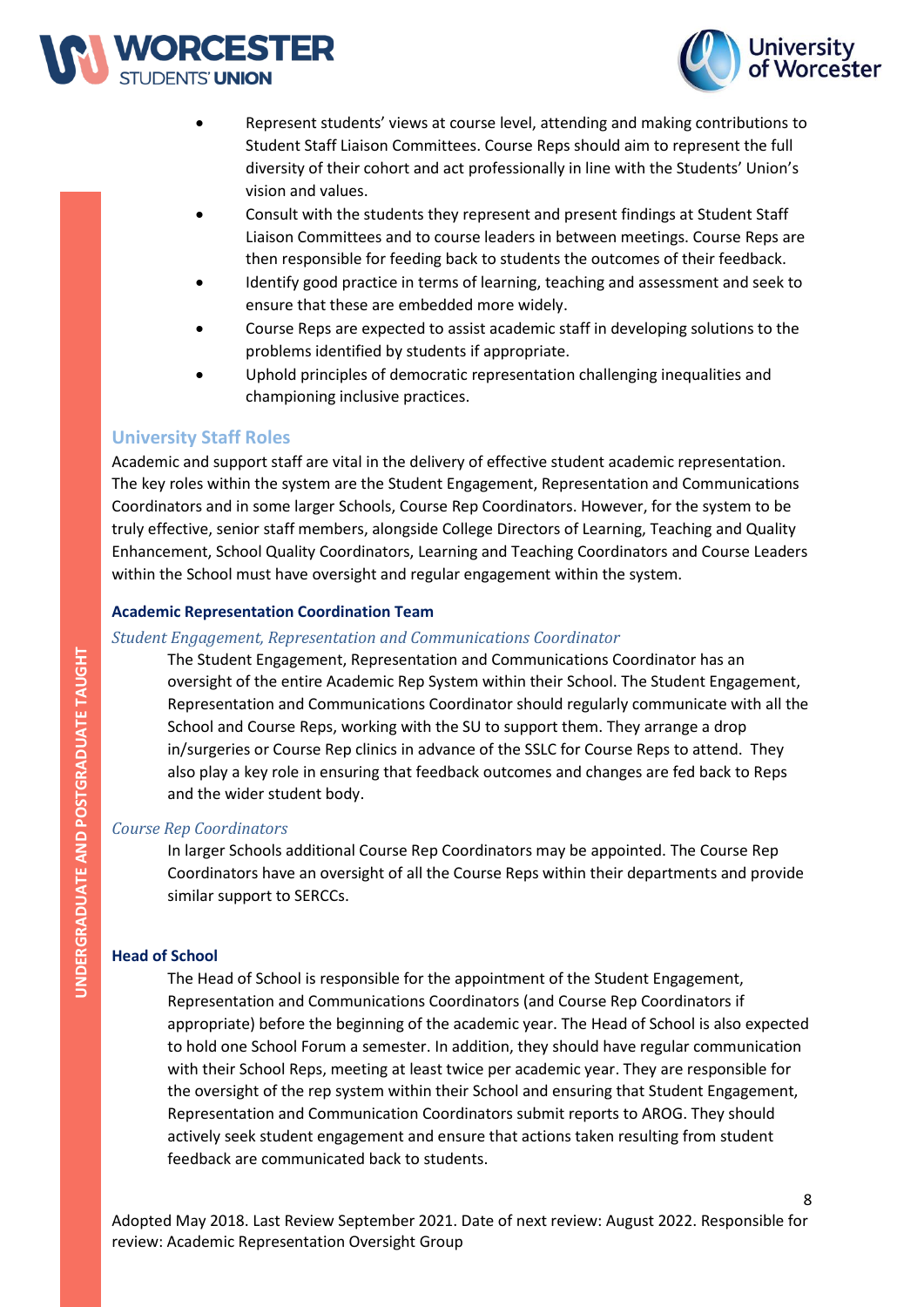



#### **Head of Department**

The Head of Department is responsible for ensuring that students' views are embedded at the department level and working with the Student Engagement, Representation and Communications Coordinators (and Course Rep Coordinators) to ensure that actions resulting from feedback are cascaded to students.

#### **Course Leader**

The Course Leader is a key facilitator of the system and is responsible for facilitating the election process for the Course Reps. Upon successful appointment, the Course Leader should ensure that the Course Reps are included in any relevant mailing lists, uploaded to SOLE and invited to the year's Student Staff Liaison Committees. They should liaise with the relevant Student Engagement, Representation and Communications Coordinator or Course Rep Coordinator so that details of meetings can be relayed to the Academic Representation Oversight Group (AROG). They are responsible for encouraging student representation on their course. They are also responsible for ensuring relevant module level student feedback is fed in to SSLCs.

Other responsibilities include:

- Working with module tutors to promote and advertise the Course Rep position in the induction period
- Supporting Course Reps at different levels to work as a team. Course Reps should be providing a strong support network for each other
- Making sure all students know who their Course Rep is and how to contact them
- Inviting Course Reps to SSLCs
- Sending minutes of SSLCs to the SERCC
- Promoting and encouraging feedback throughout the year, providing regular opportunities for Course Reps to engage with students (shout outs/Facebook groups/focus groups etc.)
- Encouraging Course Reps to fill in Course Rep journals to enable the Students' Union to identify trends and evidence impact
- Working with Course Reps to communicate to student's progress and outcomes of their feedback

# **College Directors of Learning, Teaching and Quality Enhancement and School Quality and Learning and Teaching Coordinators**

The College Director, supported by the above Leads in each School, is responsible for ensuring that student issues are brought to College Learning, Teaching and Quality Enhancement Sub Committees (LTQE). and working with the SERCC and Course Rep Coordinators to ensure that outcomes are fed back to Reps and the wider student body. They should actively seek student feedback on Learning and Teaching within the College and the Schools within it.

#### **Support Staff**

Schools should work to ensure that the Student Engagement, Representation and Communications Coordinator (and Course Rep Coordinators) have sufficient support in order to conduct their responsibilities effectively. Support may include meeting administration (including printing for students), correspondence to Reps and planning.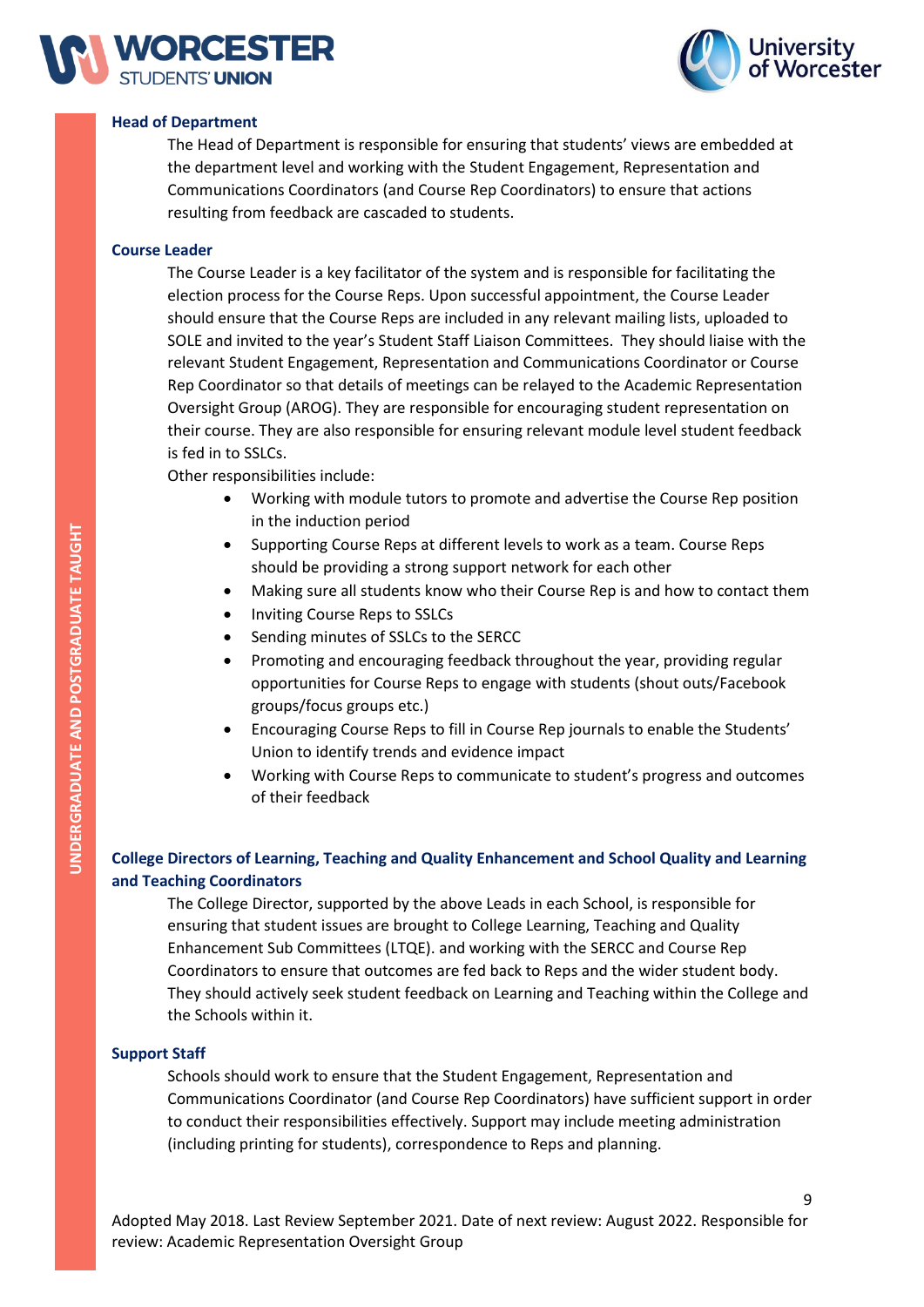



#### **Students' Union**

#### *Student Engagement Manager and Student Voice Assistant*

These staff members will manage and administer the Academic Representation System within the Students' Union and will be the main point of contact for staff. They will support the Vice President Education as the lead student representative.

# **Appointment and Election of Roles**

#### **School Reps**

- 1. To ensure that students' interests are represented at School level, Worcester Students' Union and the University of Worcester recruit School Reps in each School to sit within the Students' Union's representative structure.
- 2. School Reps are appointed from the pool of Course Reps through an application and interview process conducted between Worcester Students' Union and a Course Rep Coordinator/ the Student Engagement, Representation and Communications Coordinator. Schools or Departments with large numbers of top up or one-year courses may recruit, with agreement from AROG, outside the normal recruitment cycle.
- 3. All Course Reps should be given the opportunity to apply to become a School Rep and represent the students in their School.
- 4. Where a student has been a School Rep for a year, it should not be assumed that they will continue in the role in the next academic year, but if they wish to do so, their interest should be noted alongside that of other Reps.
- 5. At the end of the application process, Reps are invited to an interview for the position. Subsequent to all interviews, Worcester Students' Union and the relevant Rep Coordinator agree together the successful candidate.
- 6. School Reps should be appointed before the end of the final assessment week of the academic year. School Reps' term of office will run from 1<sup>st</sup> August to 31<sup>st</sup> July.
- 7. School Reps continue in their role as Course Rep for their given course.

# **Course Reps**

- 1. To ensure that all students are represented, Worcester Students' Union and the University of Worcester set the required number of Course Reps on an annual basis according to the agreed ratio of students per Rep.
- *2. Where there are a number of small similar courses these may grouped together as one course for the purpose of the representation system*
- 3. Course Reps should not be selected or appointed by Course Leaders they should be elected by students.
- 4. All Course Rep elections should be transparent, free and fair. Elections by raising of hands should be avoided.
- 5. All students should be given the opportunity to express their interest in being a Course Rep to represent the students on their course at the beginning of each academic year.
- 6. Where a student has been a Course Rep for a year, it should not be assumed that they will continue in the role in the next academic year, but if they wish to do so, their interest should be noted alongside that of other students.
- 7. All Course Reps should be elected by the end of week 4 of their academic calendar (Undergraduate / Post-Graduate Timetable) regardless of course.
- 8. Course Reps for levels 5 and 6 can be elected for the following year in the final weeks of teaching before the final assessment week of the academic year. If a new Rep is elected,

Adopted May 2018. Last Review September 2021. Date of next review: August 2022. Responsible for review: Academic Representation Oversight Group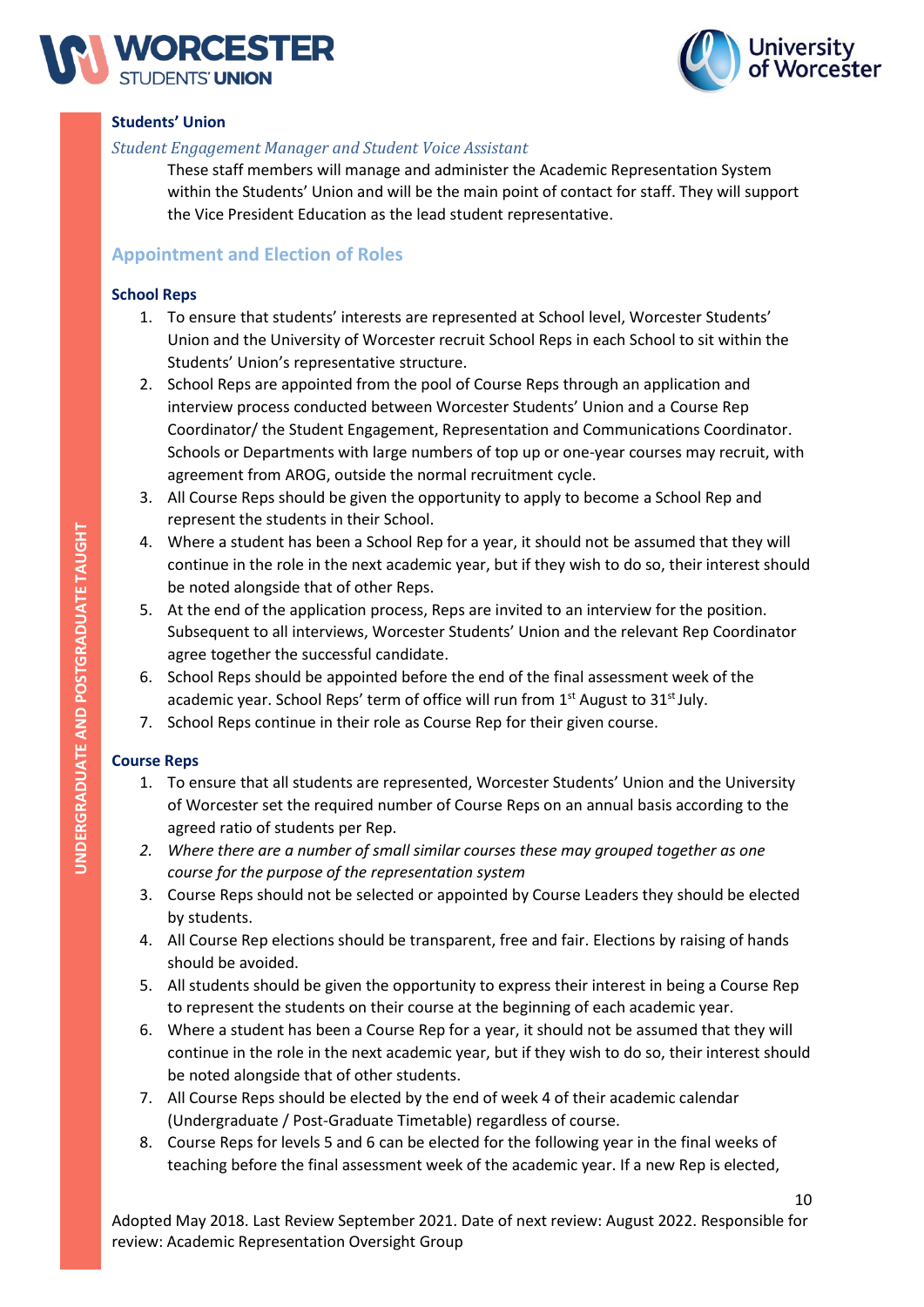



they do not take up their role until the first teaching week of the following academic year and the current Rep remains in position until the end of the academic year. Courses with large numbers of top-up students, for example, may wish to be more flexible to ensure students can be included.

- 9. The allocation of the number of Course Rep positions available should follow the guidance below in conjunction with the defined terms of the glossary.
	- a. A Course with 40 students or less at a level should be represented by 1 Course Rep.
	- b. A Course with between 41-80 students at a level should be represented by 2 Course Reps.
	- c. A Course with over 81 students at a level should be represented by 3 Course Reps.
- 10. Should a course require further student representation the Course Leader should make an application in writing to their Head of School. Following consideration of the change by the Head of School, applications must be sent to the Academic Representation Oversight Group for final approval.
	- a. A list of approved variations in Course Rep numbers should be recorded in the appendix of the Academic Representation Code of Practice.
- 11. Course Reps represent the following groups of students in relation to course.
	- a. Course Reps are responsible for one course and level only.
		- Courses that allow for single and joint honours pathways do not require a Rep for each level. Course Reps represent all students' joint and single honours on that level.
		- b. Subjects that can only be studied as part of a joint honours course require a representative for that subject at each level. This representative will represent all joint honours combinations that include that subject (at their level).
			- i. E.g.: Geography Offered as Single and Joint Honours
				- History Offered as Single and Joint Honours
					- Politics Offered as Joint Honours

Student A studying Joint Geography and History. As both have single honours representation at all levels no further Course Reps are required on top of the single honour's representation at that level.

Student B studying Joint History and Politics History has single honours representation at each level and therefore no further representation is required. Politics is only available as a joint honours course and therefore has no single honour representation at that level. A joint honours politics representative is therefore required to represent all joint honours politics students at that level.

- ii. Students that are on a joint honours pathway and would like to submit subject specific feedback should seek to report this to the course rep specific to that subject.
- iii. If the feedback is not specific to a subject the student has the option to feedback to any (or all) of the course reps that represent them.
- iv. Joint Honours students that wish to stand as a Course Rep will represent the subject that they were elected in. so E.g., A student who is studying Joint History and Geography and is elected to represent Geography would only be a Course Rep for Geography and would not represent their peers studying History.
- 12. The Course Leader is responsible for arranging the election and assisting to inform students about the role.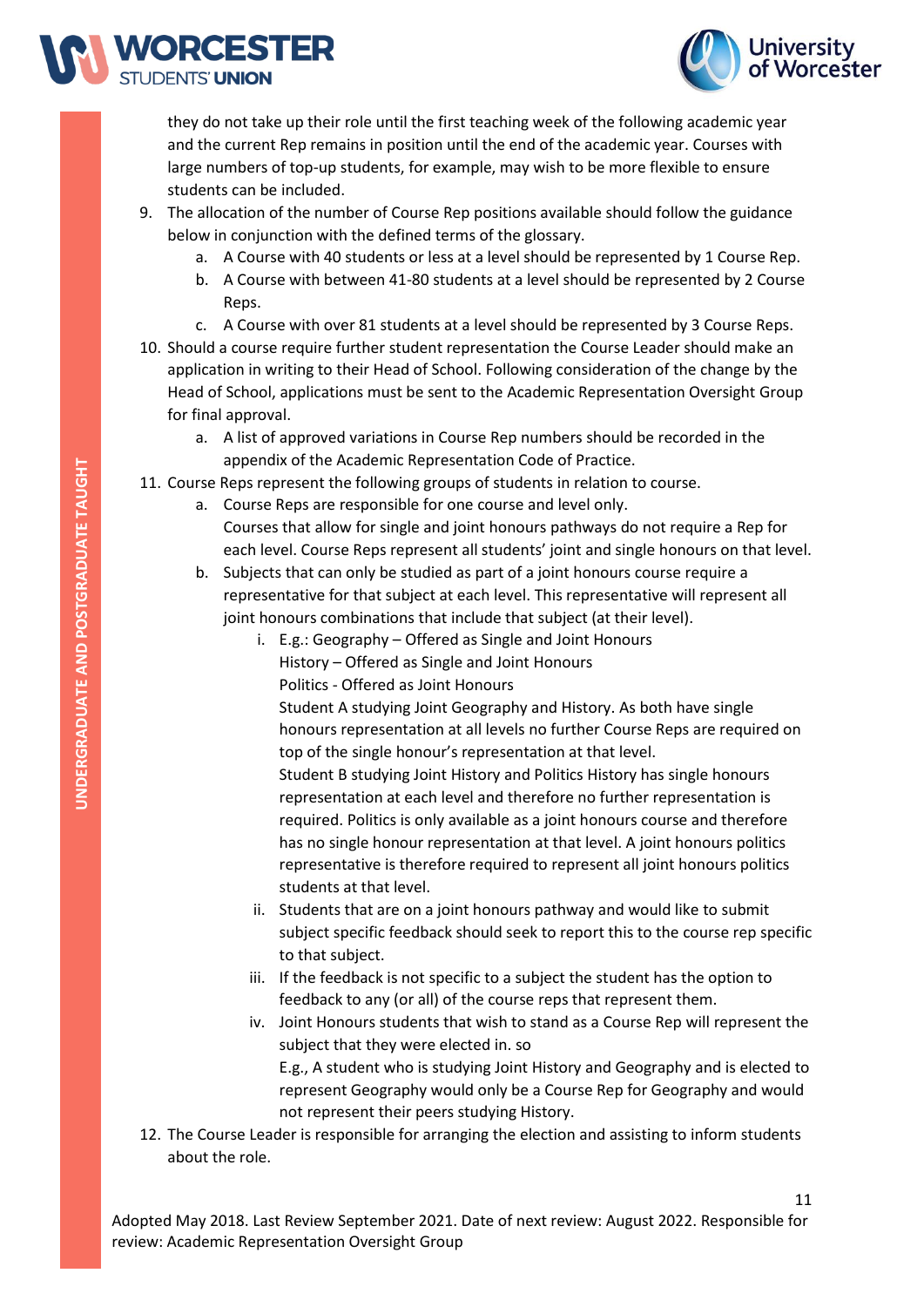



- 13. Worcester Students' Union will provide advice, guidance and resources to Course Leaders on the election process.
- 14. All students should be made aware of the date of the Course Rep election by the Course Leader at least one week in advance of the election.
- 15. Elections will be conducted by first past the post, and every election will be run with the option to re-open nominations (RON).
- 16. If, following the close of voting, the number of nominees for the Course Rep position is less than or equal to the number of places available, all nominees will automatically become Course Reps.
- 17. If, following the close of elections, some Course Rep positions remain vacant, or should RON be elected, there shall be a by-election for that position one week after the original election.
- 18. Should some Course Rep positions remain vacant after a by-election, or should RON be elected to a Course Rep position a second time, the remaining places can be filled by the coopting of Course Representatives by the existing Course Reps of the same Course but at a different level.
- 19. The Course Leader is responsible for submitting the details of the elected student to SOLE following the election process.
- 20. Course Reps who have not attended any course meetings or training by the end of Semester One and have not responded to communication will be considered to have resigned their posts. Replacements should be elected through a by-election or co-opted at the beginning of Semester Two.
- 21. If alternative election periods are required, Course Leaders should liaise with the Academic Representation Oversight Group (AROG) about possible arrangements.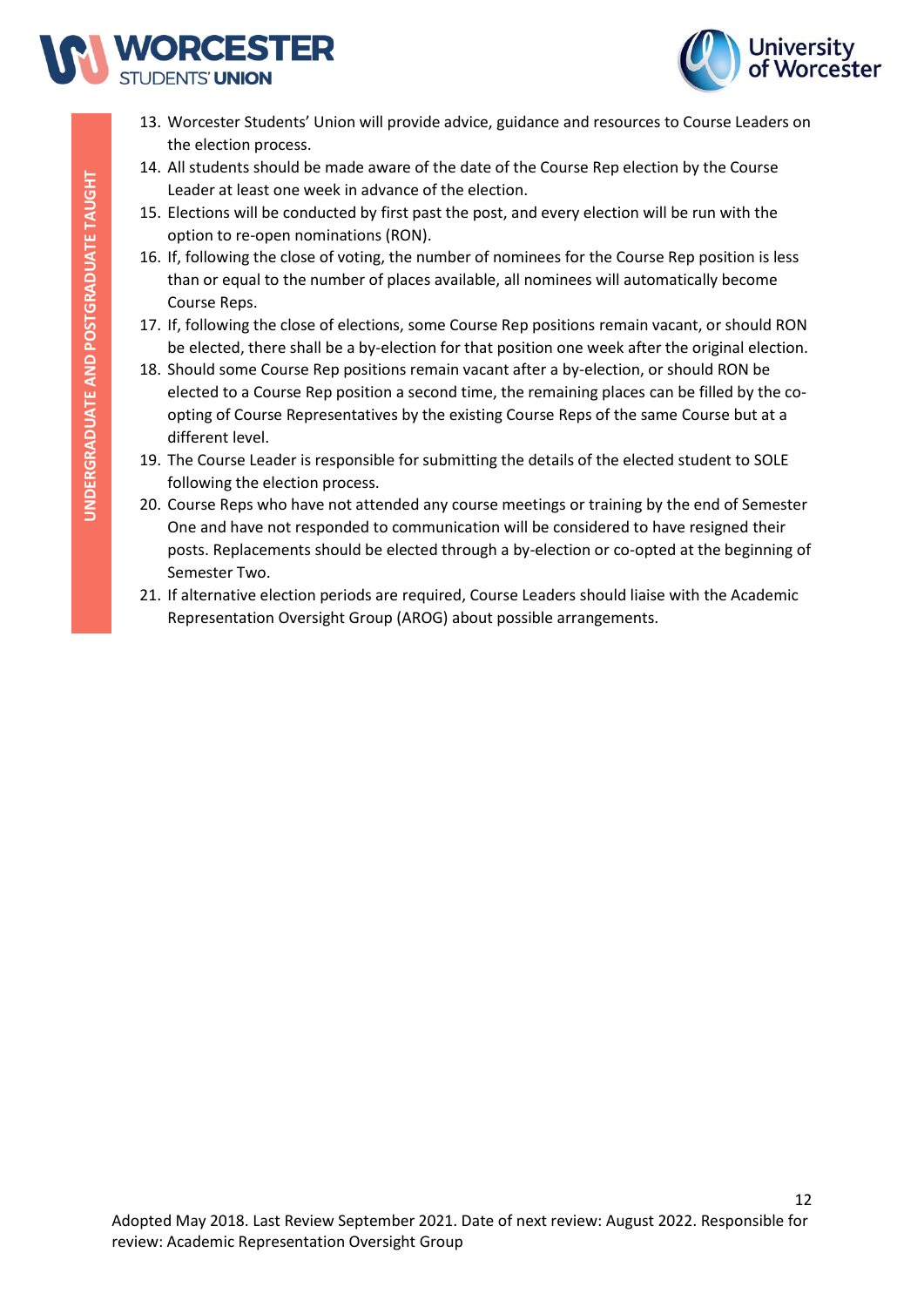



# **The Academic Representation System Structure – Postgraduate Research**

The University of Worcester and Worcester Students' Union work in partnership to ensure all students have access to effective representation that allows them to input into the academic experience. It is vital that all students have this opportunity, whatever their level of study, however, it is recognised that postgraduate research students (PGR) have a very different student experience to those on taught courses and have very specific needs. Therefore, Worcester Students' Union and the University of Worcester are committed to delivering a bespoke structure of representation for PGR. This section outlines that representation system.

The PGR Academic Representation System is delivered in partnership between the Students' Union and the University of Worcester's Research School, supported by the Academic Quality Unit. The system is overseen by the Academic Representation Oversight Group (AROG).



The Academic Representation System at Worcester for PGR consists of three levels of student representation. These include the Vice President Education, PGR Senior Reps and School Reps that work at the University, Research School and School level respectively.

# **Student Roles**

As stated above the University and the Students' Union will work together to ensure that there is student representation across all levels of University committee.

#### **Vice President Education**

- This role is elected by cross campus ballot in accordance with the Students Unions' bye-laws and the Education Act 1994.
- The Vice President Education is the lead Rep for Worcester students on matters relating to their academic experience.
- The Vice President Education will give regular updates from meetings attended relaying information as appropriate to all Reps.
- A full role description can be found on the Students' Union website.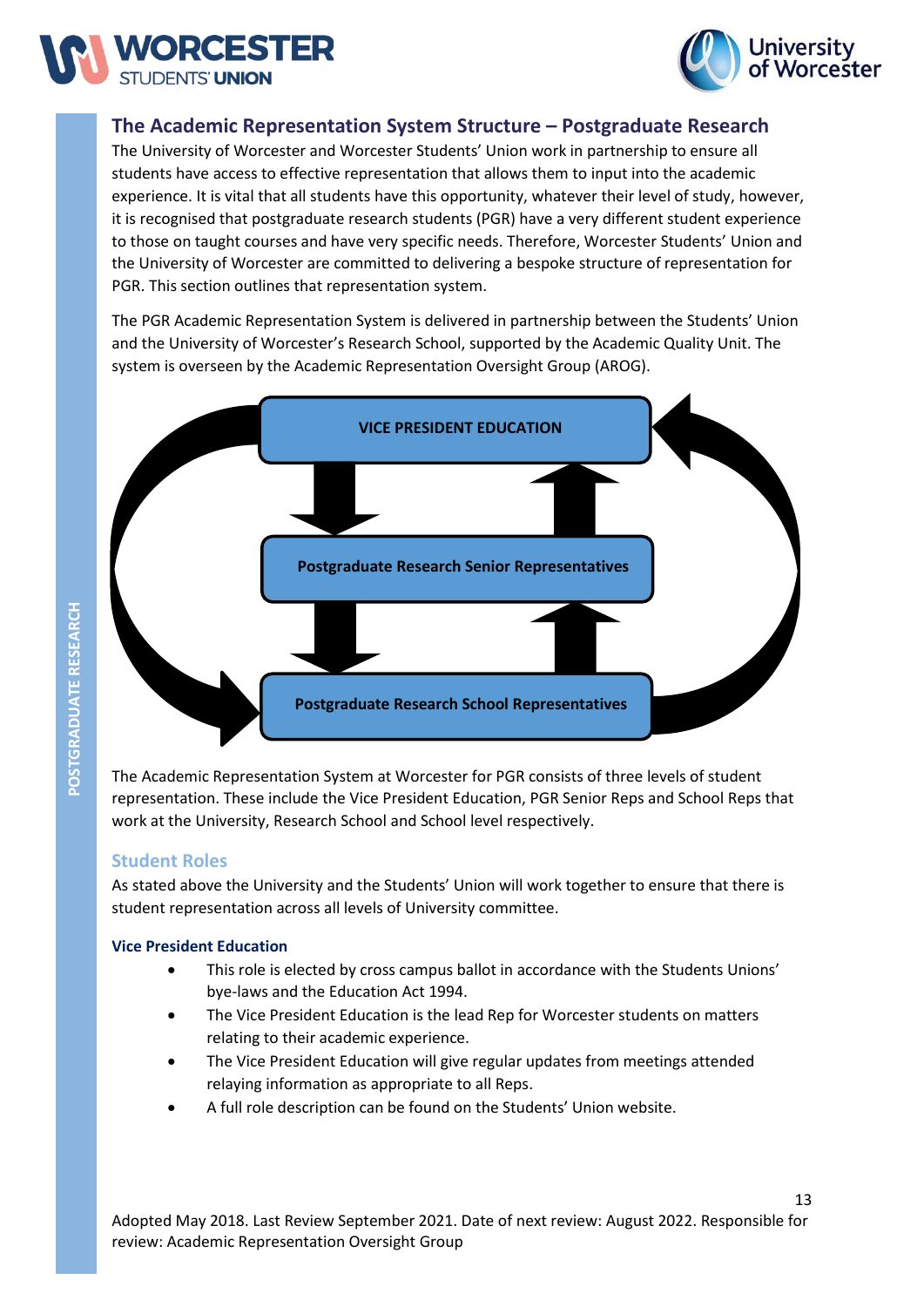



#### **Postgraduate Research Senior Representatives**

- In order to ensure that the research students' Schools are represented at University level, the University of Worcester recruits 2 PGR Senior Reps.
- The positions should be reviewed annually by Worcester Students' Union and the University of Worcester.
- PGR Senior Reps will receive a bursary of each semester, provided that the individual has attended at least 70% of meetings required and that they have undertaken and submitted their end of semester 1 report and end of year reflective review.
- The Senior Reps will be required to work together, supported by the Vice President Education to ensure that PGR students are effectively represented and are also responsible for feeding back to the wider student body on any relevant points or actions.

#### *Responsibilities*

In order to fulfil their roles, PGR Senior Reps will be expected to:

- Represent the broad range of student views from the range of PGR courses across the University. Senior Reps should aim to represent the full diversity of the PGR community and act professionally in line with the Students' Union's vision and values.
- Represent PGR students at the senior meetings within the Research School including Research Degree Programmes Quality Committee (RDPQC) and Research Committee (RC). These meetings usually take place four times a year. Dates of these meetings will be circulated by the Research School.
- Uphold principles of democratic representation challenging inequalities and championing inclusive practices.
- Identify good practice in terms of learning teaching and assessment and seek to ensure that these are embedded more widely.
- Act as a channel of communication between PGR School Reps, the Student Engagement, Representation and Communications Coordinator, the Students' Union and senior members of the Research School and University staff.
- Attend training for the role, complete regular Rep Journals and attend the relevant meetings.
- Assist with the delivery of induction talks, promotion of surveys such as the PRES.
- Lead the PGR Student Network, assisting the Research School with a range of activities related to student recruitment, retention, and student experience.
- Work with the Students' Union as members of the Education Council and as representatives within the Union structure to campaign on both national and local issues, where appropriate.
- Attend and contribute to the PGR Student Forums.
- Promote the Student Academic Representation system.
- Keep a record of activities undertaken and complete the appropriate record/claim form and submit it by the due date to the Vice President Education.

#### **Postgraduate Research School Representatives**

To ensure that students' interests are represented at School level, Worcester Students' Union and the University of Worcester Research School, supported by the Student Engagement, Representation and Communications Coordinator, will elect PGR School Reps to sit within the Students' Union and Research School representative structures. There will be 1 representative per School.

#### *Responsibilities*

In order to fulfil their roles, School Reps will be expected to: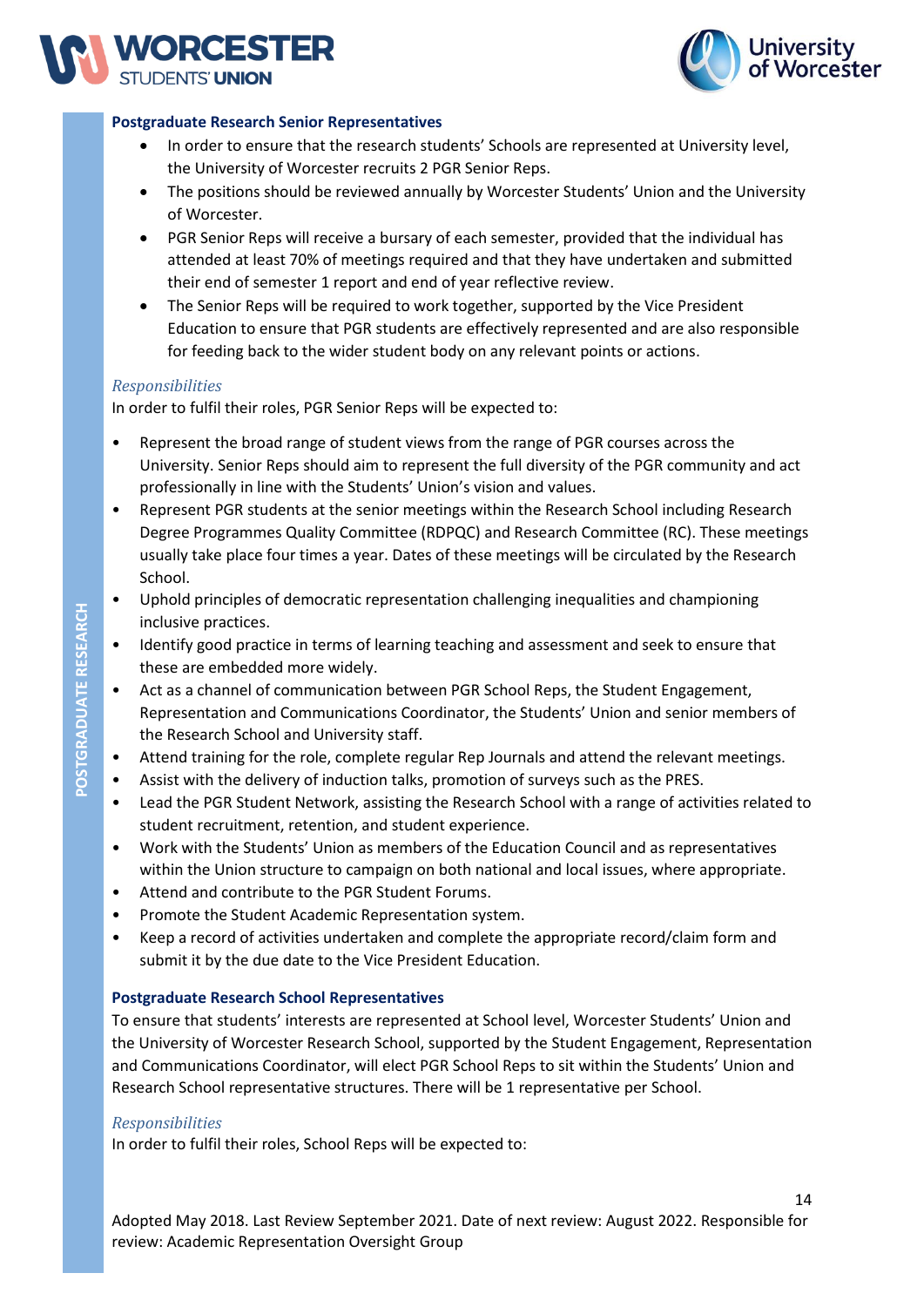



- To attend the School Research and Knowledge Exchange Committees.
- To liaise with and represent the views of the research degree students in the School.
- To share relevant information received at these Committees with the other research degree students in their School and the University Level Research Student Reps.
- Identify good practice in terms of learning teaching and assessment and seek to ensure that these are embedded more widely.
- Reps are expected to assist academic staff in developing solutions to the problems identified by students if appropriate.
- To attend the Research Student Forum 3 times a year to share information raised at School level with the Research School and the whole research student body.
- To engage with the Students' Union's on-line training for student Reps.
- Uphold principles of democratic representation challenging inequalities and championing inclusive practices.
- To attend relevant Students' Union's Forums and feedback to the SU on relevant issues.

# **University Staff Roles**

Academic and support staff are vital in the delivery of effective student academic representation. The key roles within the system are the Student Engagement, Representation and Communications Coordinators, Course Rep Coordinators and Research School staff. However, for the system to be truly effective, senior staff members, alongside Course Leaders within the School must have oversight and regular engagement within the system.

#### **Academic Representation Coordination Team**

#### *Student Engagement, Representation and Communications Coordinator*

The Student Engagement, Representation and Communications Coordinator has an oversight of the entire Academic Rep System within their School and will support PGR reps when required.

#### *Research School Manager*

For PGR Students the RS Manager acts in the capacity as the School Rep Coordinator. The RS Manager has an oversight of all the Senior Reps and School Reps within the Research School. The RS Manager should regularly communicate with the Senior and School Reps and the Student Engagement, Representation and Communications Coordinator. The RS Manager should provide assistance to any Senior or School Rep, for example, to raise an issue or explanation of processes and terminology. The RS Manager should arrange a drop in/surgery for all PGR Reps twice a year.

#### **Head of School**

The Head of School is responsible for the oversight of the rep system within their School.

#### **Students' Union**

#### *Student Engagement Manager and Student Voice Assistant*

These staff members will manage and administer the Academic Representation System within the Students' Union and will be the main point of contact for staff. They will support the Vice President Education as the lead student representative.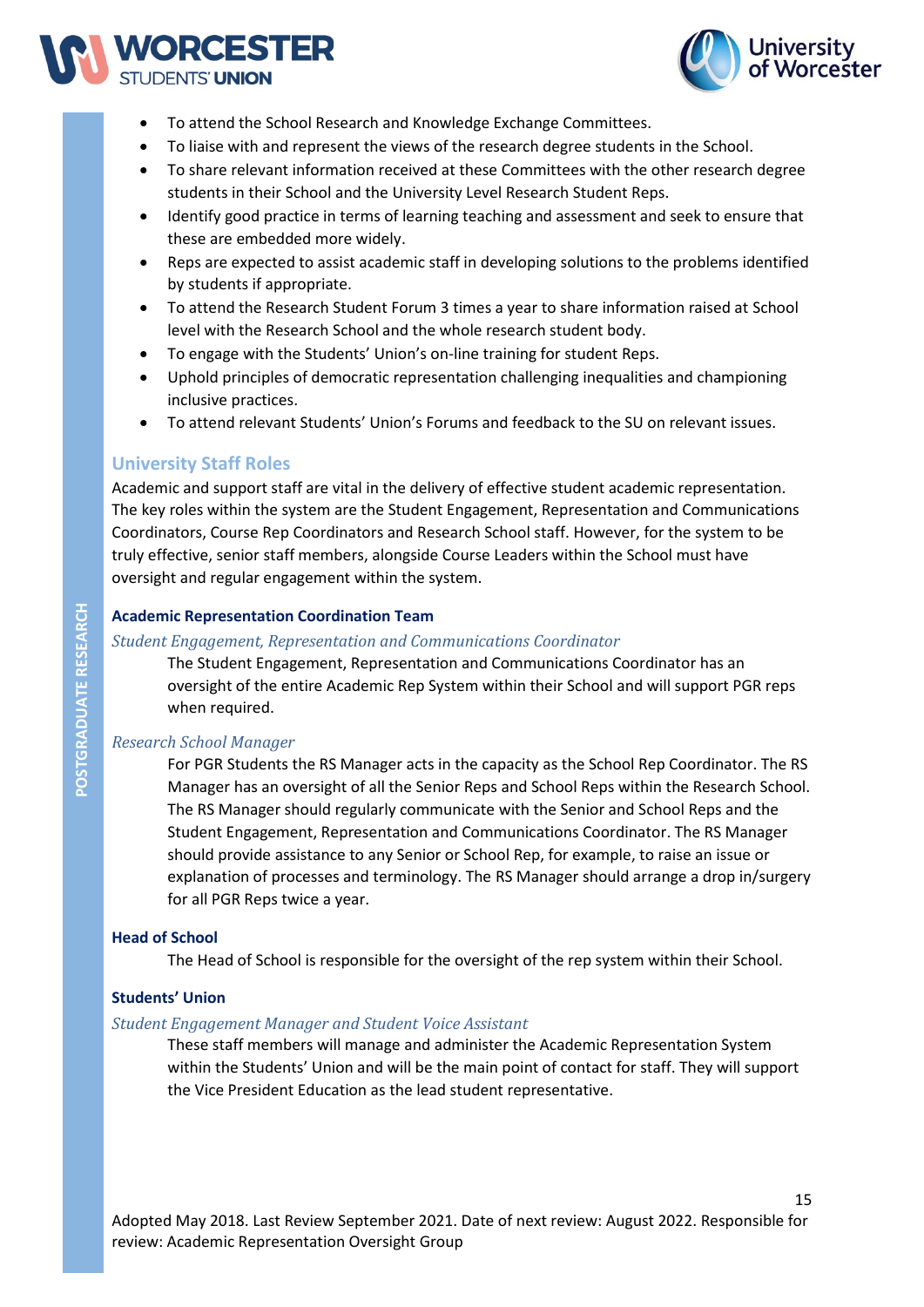



# **Appointment and Election**

#### **Senior Reps**

- 1. To ensure that students' interests are represented at Research School level, Worcester Students' Union and the University of Worcester Research School recruits PGR Senior Reps to sit within the Students' Union and Research School representative structures.
- 2. PGR Senior Reps are appointed through an application and interview process conducted between Worcester Students' Union and the Research School Manager.
- 3. All PGR students should be given the opportunity to apply to become a PGR Senior Rep and represent the students within the Research School.
- 4. Where a student has been PGR Senior Rep for a year, it should not be assumed that they will continue in the role in the next academic year, but if they wish to do so, their interest should be noted alongside that of other Reps.
- 5. At the end of the application process Reps are invited to an interview for the position. Subsequent to all of the interviews Worcester Students' Union and the Research School agree together the successful candidate.
- 6. PGR Senior Reps should be appointed no later than  $31<sup>st</sup>$  July with their term of office running from  $1<sup>st</sup>$  August to  $31<sup>st</sup>$  July.

#### **School Reps**

- 1. PGR School Reps should not be selected or appointed they should be elected by students.
- 2. All PGR School Rep elections should be transparent, free and fair.
- 3. All PGR students should be given the opportunity to express their interest in being a PGR School Rep to represent the students within their School at the beginning of each academic year.
- 4. Where a student has been a PGR School Rep for a year, it should not be assumed that they will continue in the role in the next academic year, but if they wish to do so, their interest should be noted alongside that of other students.
- 5. All PGR School Reps should be elected by the end of week 4 of their academic calendar.
- 6. All School Reps' term of office runs from 1<sup>st</sup> October to 30<sup>th</sup> September.
- 7. The Research School supported by the Students' Union is responsible for arranging the election and assisting to inform students about the role.
- 8. Worcester Students' Union will provide advice, guidance and resources to the Research School on the election process.
- 9. All students should be made aware of the date of the election by the Research School at least one week in advance of the election.
- 10. Elections will be conducted by first past the post, and every election will be run with the option to re-open nominations (RON).
- 11. If, following the close of elections, some PGR School Rep positions remain vacant, or should RON be elected to a PGR School Rep position, there shall be a by-election for that position, one week after the original election.
- 12. Should some positions remain vacant after a by-election, or should RON be elected to a representative position a second time, the remaining places can be filled by the co-opting of PGR School Reps by the Students' Union.
- 13. The Research School is responsible for submitting the details of the elected student to the Students' Union following the election process.
- 14. PGR School Reps who have not attended any meetings, or training by the end of Semester One and have not responded to communication will be considered to have resigned their

Adopted May 2018. Last Review September 2021. Date of next review: August 2022. Responsible for review: Academic Representation Oversight Group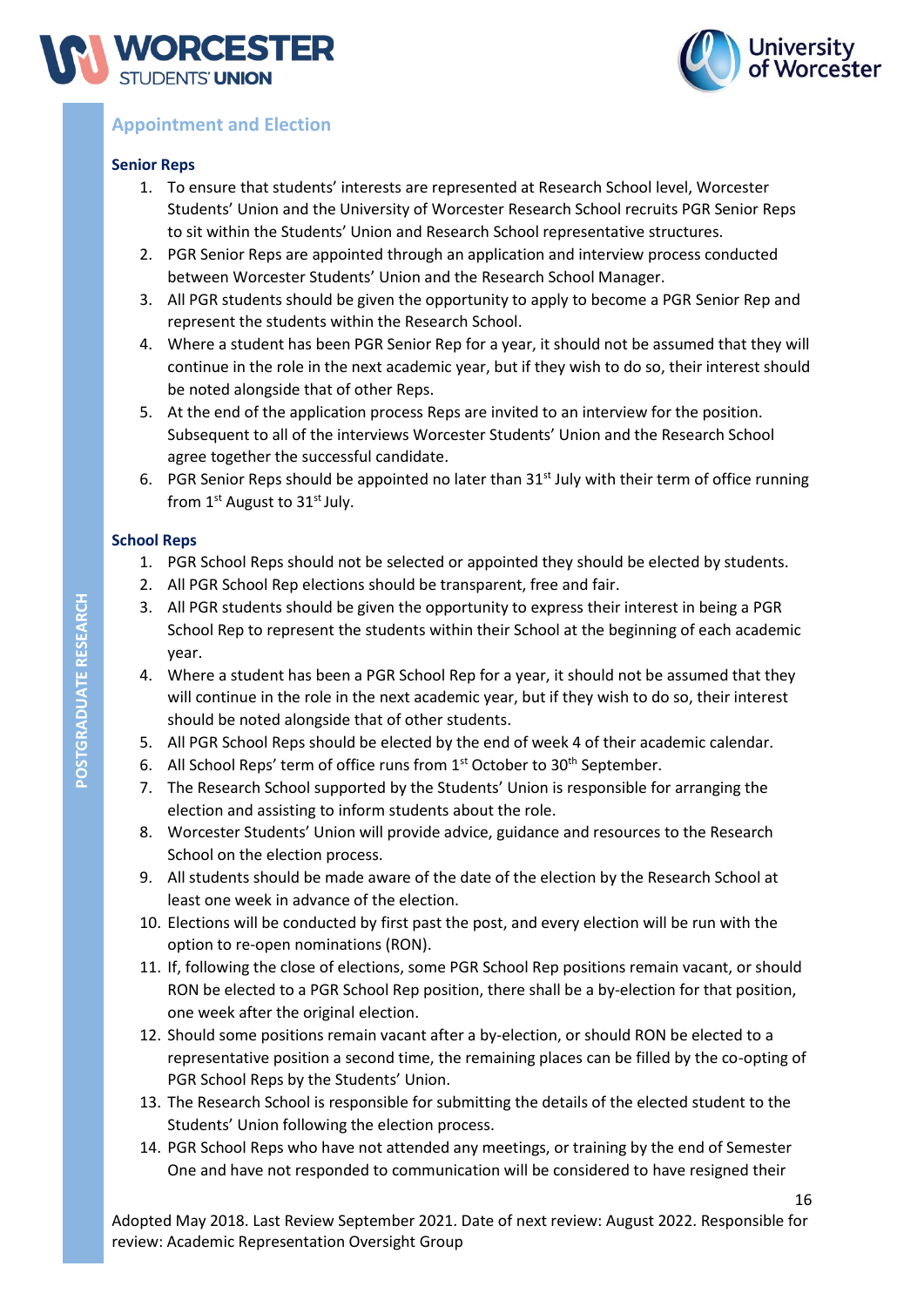



posts. Replacements should be elected through a by-election or co-opted at the beginning of Semester Two.

# **Representation at Meetings**

- 1. The Academic Representation System ensures that student representation exists at relevant meetings from course level to university level.
- 2. The Vice President attends meetings at the University level that include but not limited to Academic Board, Learning, Teaching and Student Experience Committee, Academic Standards and Quality Enhancement Committee, Academic Regulations and Governance Committee and Academic Partnership Committee.
- 3. School Reps attend meetings at both the College and School level. The School Reps of the School should regularly meet and communicate amongst each other to share information and ensure there is representation at all appropriate meetings.
- 4. Course Reps attend meetings at the Course level. All Course Reps of the course should regularly meet or communicate amongst each other to share information and ensure there is representation at all appropriate meetings.
- 5. All Reps should ensure that their representation is not only limited to formal meetings/committees and should arrange informal meetings with relevant members of staff when appropriate.
- 6. Meetings should be timed to maximise student attendance and dates should be set before the start of the academic year and in consideration of student availability.

#### **University Meetings**

The following meetings are arranged by the University. Student Representatives will be full members of the boards and committees on which they represent students at the relevant levels.

#### *College Learning, Teaching and Quality Enhancement Sub Committee (LTQE).*

Attended by 1 School Rep per School within the College (appointed by the Vice President Education and the SERCC at the beginning of each academic year), the Sub Committee is responsible for the actions laid our within its Terms of Reference*.*

#### *Head of School and School Rep Meetings*

Attended by all of the School Reps, this is an opportunity for School Reps to meet with the Head of School a minimum of twice per year. Other members of the School Leadership Team may be invited

#### *Research School Learning and Teaching and Quality Sub Committee*

Attended by at least 1 of the Senior Reps, the Committee is responsible for the actions laid our within its Terms of Reference.

#### *Research Committee*

Attended by at least 1 of the Senior Reps, the Committee is responsible for the actions laid our within its Terms of Reference.

#### *Research Student Forum*

Attended by the Vice President Education, Senior Reps and all School Reps, the Forum, Chaired by the PVC Students, is an opportunity for the students to raise issues that they think are important as well as allowing the Chair and RS to share important developments within the University.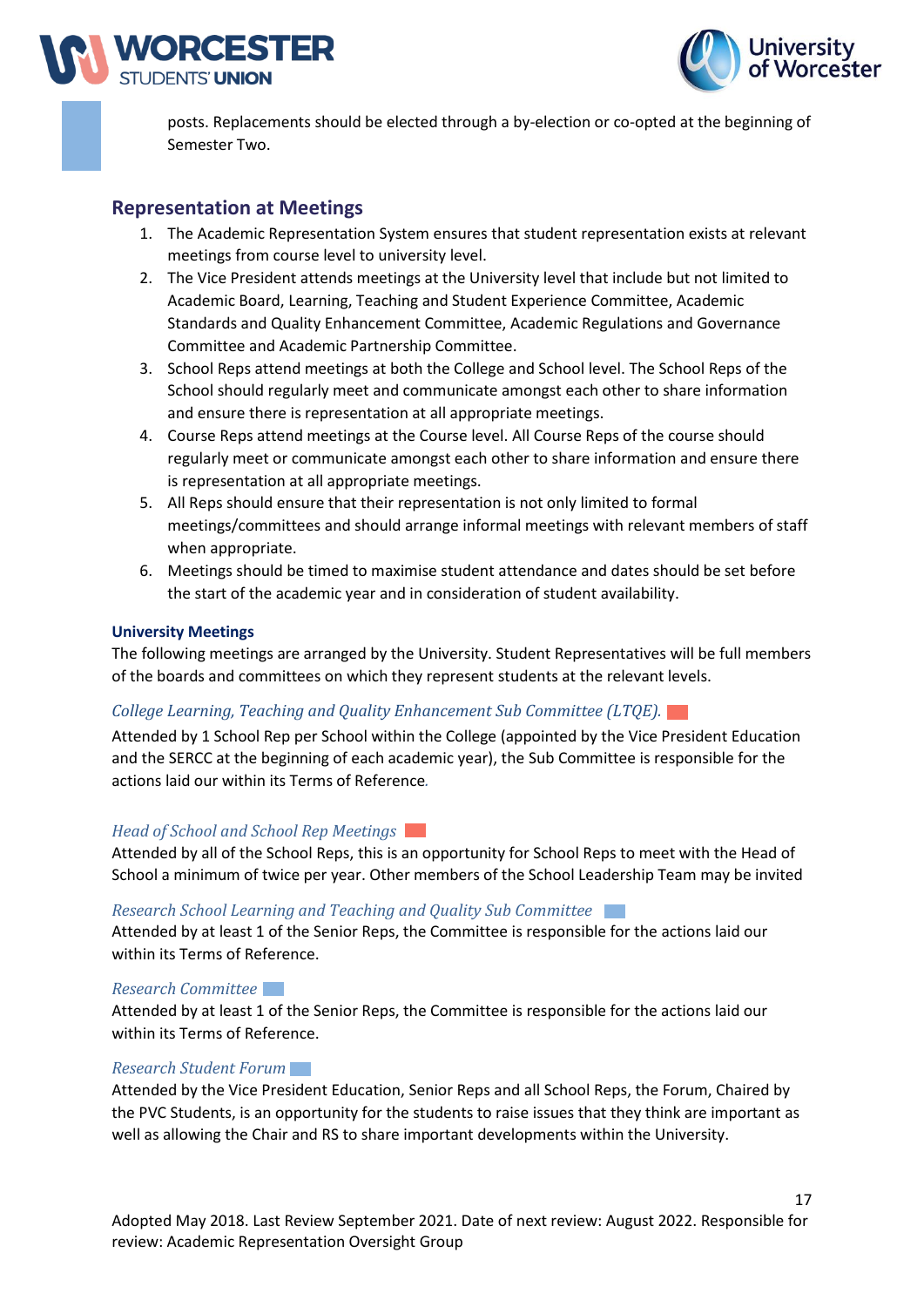



#### *College Research and Knowledge Exchange Sub Committees*

Attended by the School Reps within the respective College, the School Quality Committee is responsible for the actions laid out within its Terms of Reference.

#### *Student Staff Liaison Committee (SSLC)*

Attended by all Course Reps, the Student Staff Liaison Committee is responsible for the actions laid out within its Terms of Reference.

#### *School Forums*

Attended by the Head of School, School Lead for Learning and Teaching, School Lead School Quality, Course Rep Coordinators, Student Engagement, Representation and Communications Coordinators, School and Course Reps. the VP Education may also attend the Forum as an observer. The School Forums are jointly chaired by the Head of School and a School Rep. School Forums are held at least twice per year with occurring during the Course Rep Conference. The forums should be used to discuss the issues raised by Course Reps and to consult students on School plans.

#### *School Rep Forums* l

The School Rep Forum is joint chaired by the Deputy Provost and Vice President Education. The forum is attended by all of the UG and PGT School Reps. Four Forums are held per year, 2 of which athe SERCCs and Rep Coordinators are also invited. The forum provides Reps with the opportunity to discuss School and University issues with the Deputy Provost and for the University senior management to consult students on university policy and procedure. ں<br>۔

#### **Student Union Meetings**

The following meetings are arranged by the Students' Union.

#### *SU Education Council*

Education Council is chaired by the Vice President Education and held four times per year. All meetings are attended by School Reps and Chairs of Academic Societies. This meetings sits within the Union's governance structure it oversees the Union's policies, priorities and activities in regard to Education at the University and formulates policy to be taken to Student Council.

# *Course Rep Forums and Focus Groups*

Course Rep Forums organised by the Vice President Education. All School and Course Reps are invited to attend. Held at least two times per academic year Forums are themed around a specific topic or issue for group discussion among Course Reps. Deputy Provost and relevant University staff may also be invited to the Forum.

#### *Course Rep Conference or equivalent*

A skill development event arranged by the Students' Union that will include a variety of workshops and training sessions. Reps have the option to attend the conference over their lectures if appropriate.

#### *Postgraduate Research – SU Meeting*

The Students' Union's Vice President Education will meet with PGR Senior and PGR School Reps a minimum of two times a year. These meetings will allow PGR Reps to discuss their issues with the Vice President Education and allow the Students' Union to discuss PGR specific issues with reps outside of the wider Education Council.

#### *Course Rep Clinics/Surgeries or Drop Ins*

Course Rep Coordinators should organise one of the following before Student Staff Liaison Committees take place:

Adopted May 2018. Last Review September 2021. Date of next review: August 2022. Responsible for review: Academic Representation Oversight Group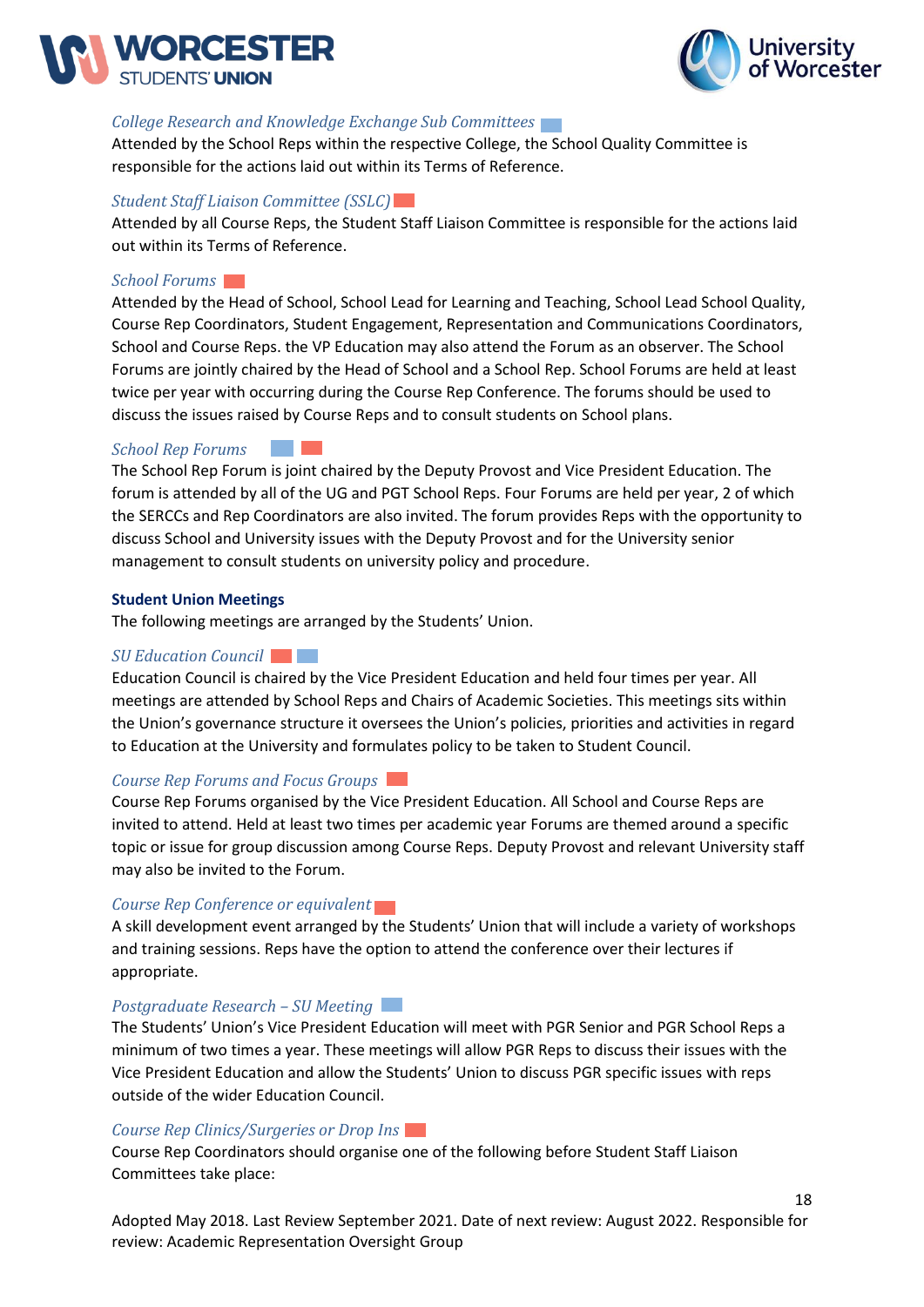



- Course Rep Clinics: These could be for one or multiple courses but will be chance for Course Reps to discuss issues as a group before an SSLC and for staff to help them frame difficult issues. The relevant School Reps may also be invited. Reps should use the meeting as an opportunity to review relevant data from the CES, NSS and Module Evaluations as well as discussing relevant matters that will be brought up during the Student Staff Liaison Committees.
- Course Rep Surgeries or Drop Ins: where course reps can drop in to talk through feedback they wish to deliver before the SSLC.
- School Rep/Experienced Course Rep led Clinics that allow reps to discuss issues together before meetings without staff present.

Course Rep Coordinators should chose the method/combination that is most relevant to their cohort. These meetings should also be used to collate feedback from Reps who are unable to attend the SSLC.

# **Student Training**

- 1. Training and support will be provided by the Students Union with support from the Schools and The Research School. Training will help prepare Reps for their role in committees and meetings, representing and collecting feedback.
- 2. All elected Reps are expected to attend initial training during semester one. A refresher session will be provided for re-elected Reps, to attend.
- 3. Online training will be available for partner students, and for those who are unable to attend any of the face to face training sessions.
- 4. The Students' Union will provide optional ongoing training and support for all Academic representatives. One-to-one support and advice is available on request.
- 5. Course Rep Coordinators and The Research School will assist in promoting the available training sessions to their relevant Course Reps.
- 6. The Course Rep Conference sessions will be administered by the Students' Union. Session design and approval will be coordinated jointly with the AQU.

# **Rep Recognition**

- 1. The roles of Course Rep and PGR School Rep are voluntary. They will not be paid for undertaking their role.
- 2. Reps entitled to a bursary for their work may choose to waive that in favour of recognising volunteering hours.
- 3. The Students' Union will coordinate a Course Rep Accreditation Scheme. This award will be recorded onto the Degree Transcript/HEAR.
- 4. All Reps are encouraged to record their activities, including their attendance at training sessions and meetings, in one or more of the following ways:
	- o Online V-Record: The Students' Union allows Reps to receive acknowledgement for the volunteering that they do (which includes any other volunteering you do in addition to being a Course Rep). Course Reps are able to log hours online in order to achieve awards for 20 hours, 50 hours, 100 hours or 200 hours of volunteering – any awards above 50 hours are also recorded on the HEAR. Hours can be logged the Students' Union Website: <https://www.worcsu.com/volunteer/>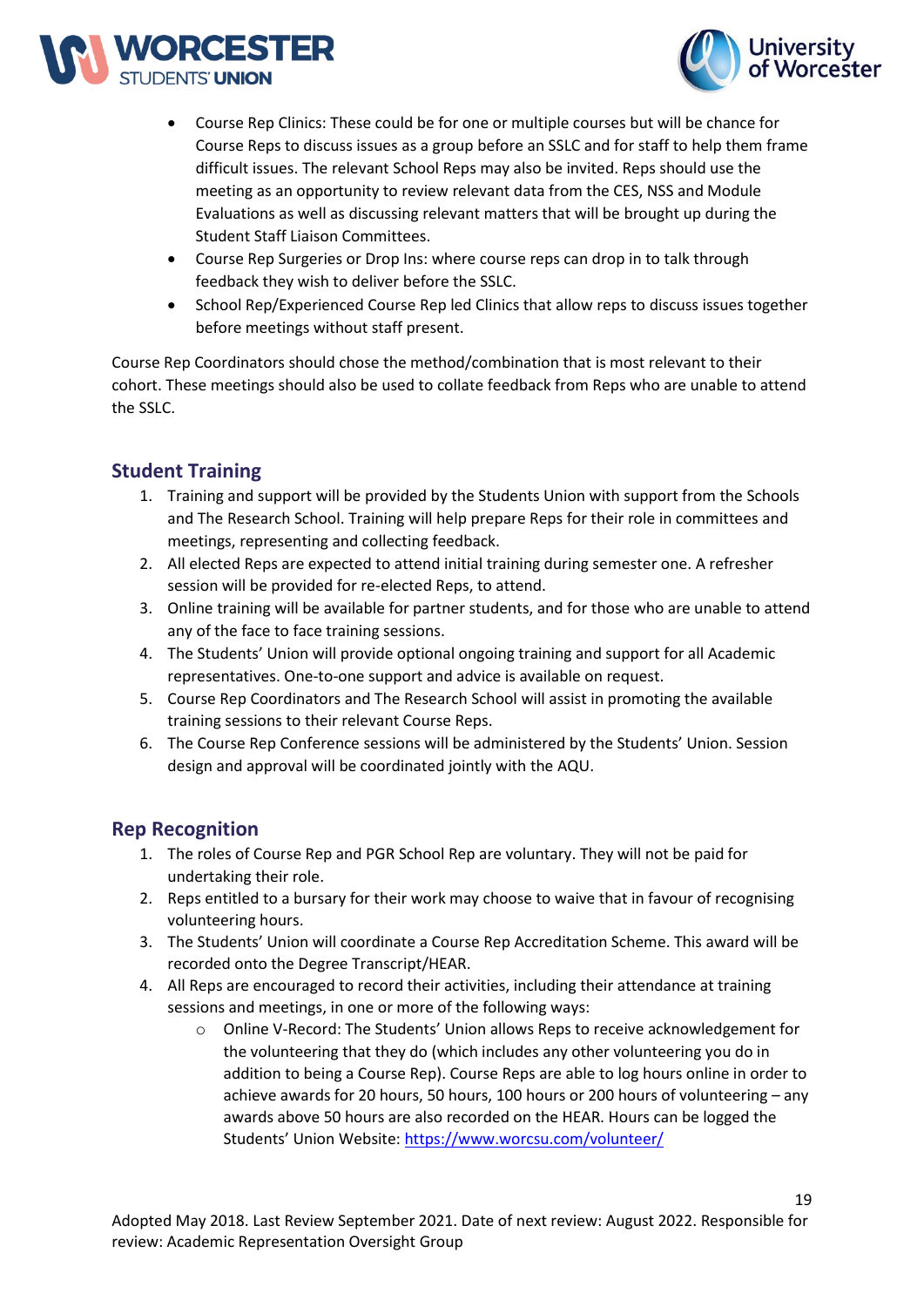



o Worcester Award: Time spent undertaking Course Reps activities can count towards the Worcester Award, which is open to all students who want to demonstrate their employability and show the skills and experiences they've acquired. For further information, see [www.worcester.ac.uk/discover/the-worcester-award.html](http://www.worcester.ac.uk/discover/the-worcester-award.html)

# **Resources**

# **Provided by the Students' Union:**

All Academic Reps will have access to the Rep Handbook which will set out the roles and responsibilities of being a Course or School Rep.

All relevant staff will have access to a staff handbook, which will cover information staff need to be aware of in the specific roles.

The Students' Union will also be responsible for the dissemination to School Reps of School-specific reports of CES, NSS, PTES or PRES, where applicable. It will work with Schools to ensure course specific data is provided to Course Reps.

# **Provided by Schools:**

Dedicated facilities and resources will be made available within appropriate academic areas (both physical and online e.g., Blackboard) for use by those involved in the Academic Representation System (including Course Reps). These facilities can be used for advertising who the Reps are, publicising meeting dates, and asking for and gaining feedback. Resources should include:

- A designated area for Academic Representation System information, one of the uses of which should be the advertisement of the names of Reps and email addresses (with permission of Reps).
- Access to photocopying and printing of Rep related work.
- Access to meeting rooms.
- The ability to email all students that they represent.
- The opportunity to speak to students at the end of lectures.
- External Examiner report(s) and responses.
- Data (working with the Students' Union) and Action plans for CES, NSS, PTES or PRES, where applicable.

# **Action and Feedback**

- 1. The University of Worcester and Worcester Students' Union are committed to ensuring that all feedback raised by students is considered at the appropriate level and that discussions and outcomes are clearly fed back in a timely manner.
- 2. All feedback received by Reps and by Academic staff through other routes should be fed into the relevant University committee.
- 3. Student Reps can raise any feedback which impact on their learning experience.
- 4. If issues resulting from feedback are not resolvable within the committee or within the structures of the Academic Student Representation System, the Vice President Education/School Rep (as appropriate) may work with the relevant Head of School/the Deputy Provost (as appropriate) to broker solutions through discussions with relevant colleagues or direct these issues to the appropriate forum.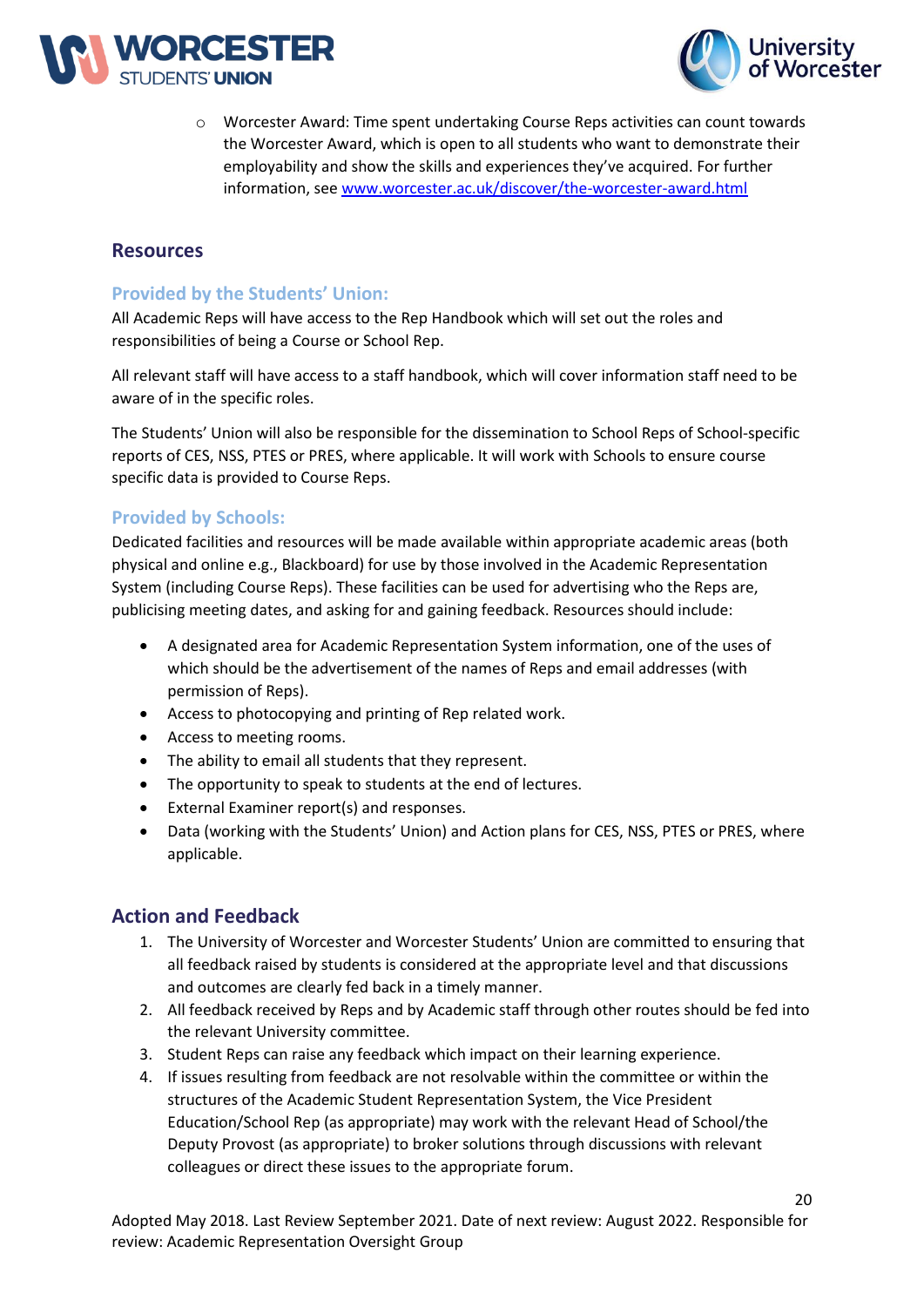



- 5. Unresolved issues, at the course or School level, should be reported to School Reps (UG/PGT) or Senior Reps (PGR) to be discussed at the Students' Union Education Council.
- 6. The actions based on student engagement should be included in reports to AROG. Completed/resolved issues should be kept listed to demonstrate progress over the course of the year.

# **Ensuring the Feedback Loop is closed**

- 1. The Students' Union and University of Worcester believe that students will only value the system if they can see positive actions resulting from their engagement. Therefore, ensuring that students are aware of the impact of their engagement is key to the success of the Academic Representation System.
- 2. When a matter is discussed at a higher level of committee than first raised, it should be ensured that this information is passed down to the original group of discussion and any actions explained.
- 3. Schools should ensure that:
	- a. Course Leaders have the resources available to them to effectively communicate how feedback is being worked on to their students.
	- b. School/department level responses/actions are communicated to the relevant students.
- 4. Examples of good practice include:
	- a. Including 'you said we did' on lecture slides
	- b. Student newsletters
	- c. The inclusion of changes to modules based on previous cohorts' feedback in module handbooks
	- d. Updating on actions at the beginning of School level Rep meetings
	- e. Engaging in Students' Union led events
	- f. Creating and maintaining a log of feedback and responses/outcomes by the SERCC and overseen by the Head of School
- 5. The Students' Union will share successes across its platforms.

# **Monitoring and Reviewing the Academic Representation System**

- 1. An annual report will be created by the Academic Representation Oversight Group (AROG) which will highlight areas of good practice and areas for improvement within the Academic Representation System
- 2. Student surveys and action logs will form the basis for establishing KPIs in student representation. Expectations outlined within this Code of Practice will be used as a framework for assessment.
- 3. Areas reviewed should include the effectiveness of the following:
	- Communication channels within the feedback loop
	- Attendance levels at training sessions and meetings
	- Action logs from School meetings and SSLCs
	- Overall student awareness of the Academic Representation System. This data can be obtained through existing student surveys
	- School Rep annual reflective reviews.
- 4. The representation system will be monitored and reviewed at least once a year by (the Overarching Committee)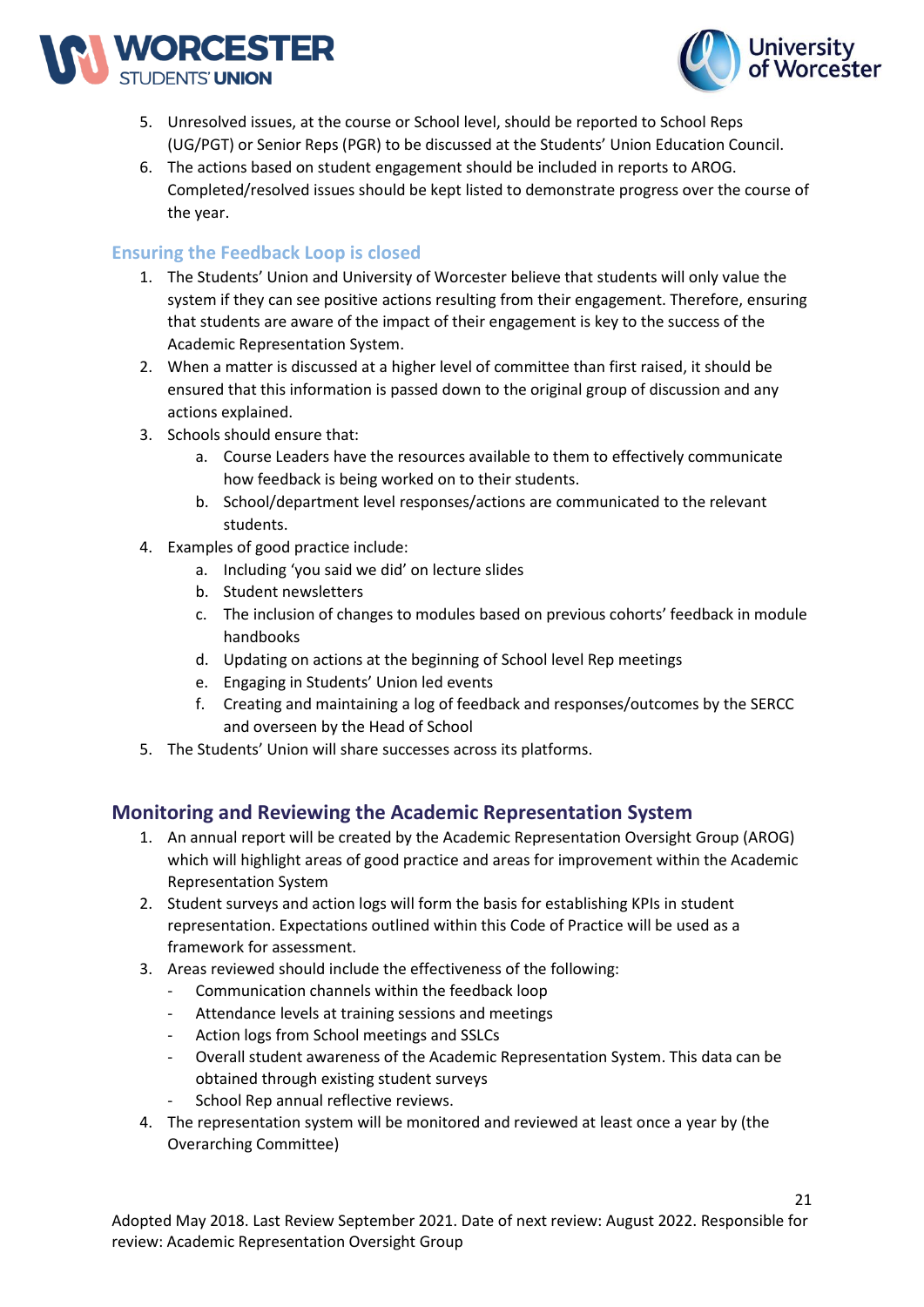



5. All staff members involved in the representation system will support the ongoing monitoring and review of the student representation system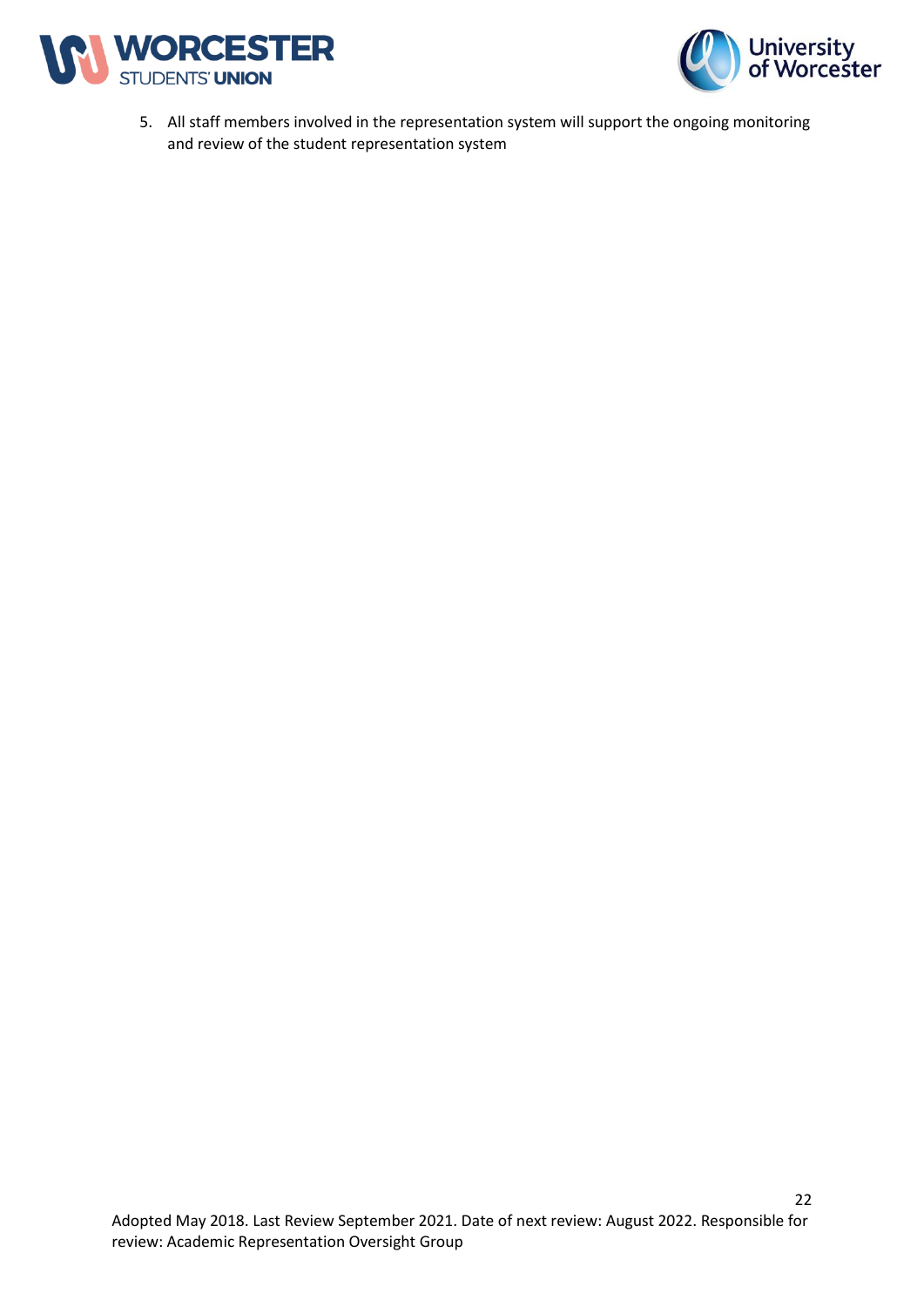



# **Appendix**

# **Contents**

- Appendix A: Agreed Variations to the Code of Practice
- Appendix B: Terms of Reference for Academic Representation and Oversight Group
- Appendix C: Terms of Reference for Students' Union Education Council
- Appendix D: Guidelines for Course Rep Forums (University level)
- Appendix E: Guidelines for School Forums
- Appendix F: Guidelines for School Rep Forums
- Appendix G: Guidelines for Post-Graduate Research Students Union Meeting

| <b>Course</b>                                 | <b>Variation Agreed</b>                                                                     | <b>Date First Agreed</b><br>by AROG | <b>Date due for next</b><br><b>Review</b> |
|-----------------------------------------------|---------------------------------------------------------------------------------------------|-------------------------------------|-------------------------------------------|
| Midwifery                                     | 2 reps per teaching<br>group per level to<br>cover placements                               | 05/09/2018                          | 01/09/2022                                |
| <b>Primary Initial Teacher</b><br>Education   | 1 representatives per<br>teaching group per<br>level. 4 in total. Covers<br>placements      | 05/09/2018                          | 01/09/2022                                |
| <b>Nursing</b>                                | 1 rep per field of<br>practice per level in<br>Stream A and 2 reps in<br>Stream B per level | 05/09/2018                          | 01/09/2022                                |
| <b>PGCE Secondary</b>                         | 1 rep per subject<br>group e.g., French,<br>Geography, Maths,<br><b>Music</b>               | 05/09/2018                          | 01/09/2022                                |
| Psychology (all<br>undergraduate<br>pathways) | 4 reps per level across<br>all pathways                                                     | 01/10/2019                          | 01/09/2022                                |
| Psychology PG                                 | A dedicated School<br>Rep for PGT Students                                                  | 02/09/2020                          | 01/09/2022                                |
| Fade (Flexible and<br>Distributed Learning)   | 2 reps per level (1 per<br>cohort) at L4 and L5                                             | 02/09/2020                          | 01/09/2022                                |

# **Appendix A: Agreed Variations to the Code of Practice**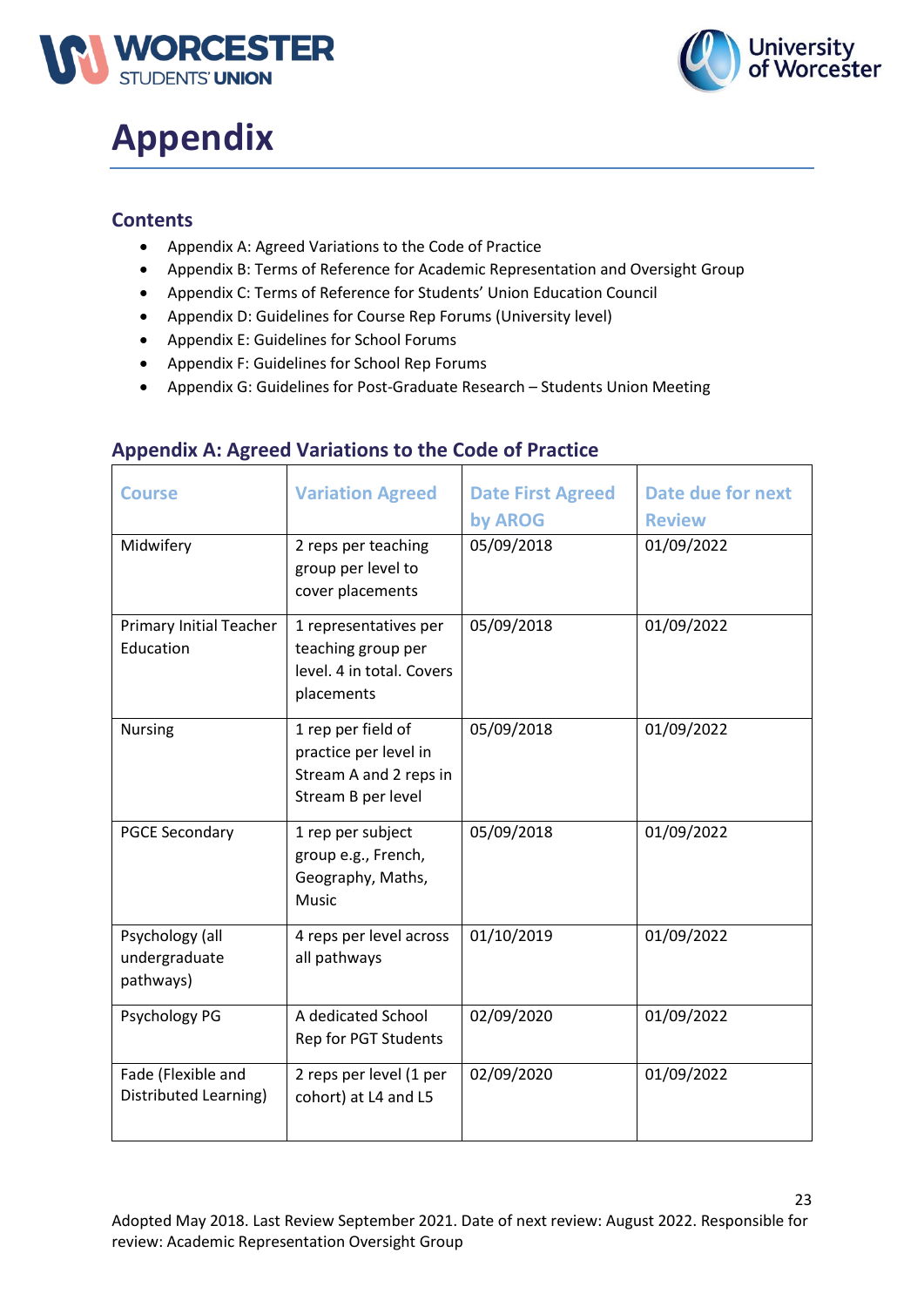



| <b>BA IWCF</b> | 1 rep per cohort per | 02/09/2020 | 01/09/2022 |
|----------------|----------------------|------------|------------|
|                | level (Worcester,    |            |            |
|                | Halesowen etc)       |            |            |
|                |                      |            |            |

# **Appendix B: Terms of Reference for Academic Representation and Oversight Group**

# **Purpose:**

The Academic Representation Oversight Group (AROG) is responsible for the ongoing development, monitoring, and administration of the operation of the Academic Representation System.

# **Membership:**

# **Ex-officio members (6):**

- Deputy Provost. (Co-Chair) *(University)*
- Vice President Education. (Co-Chair) *(Students' Union)*
- Head of Academic Quality. *(University)*
- Student Engagement Manager. *(Students' Union)*
- Director of Access and Inclusion. *(University)*
- Project Manager (Student Surveys and Quality Enhancement). *(University)*
- 1 of the College Directors for Learning, Teaching and Quality Enhancement *(University)*

# **In Attendance (1):**

• Student Voice Assistant (Minuting Secretary) *(Students' Union)*

# **Terms of Reference:**

- To oversee the implementation of and to regularly review the Academic Representation Code of Practice, submitting proposals for change to both WSU Student Council and the University Learning Teaching and Student Experience Committee (LTSEC).
- To provide regular updates on the functioning of the Academic Representation System to both WSU Student Council and LTSEC.
- To monitor the effectiveness and impact of the Academic Representation System, overseeing action plans to develop and improve the system.
- Oversight of the Course Representative (Undergraduate and Postgraduate Taught courses) and School Representative (Postgraduate Research courses) elections processes, acting as returning officer for Academic Representative Elections.
- To work to ensure that the Academic Representation System is valued by both staff and students.
- To have the authority to interpret the meaning of the Academic Representation System Code of Practice and any supplementary documents.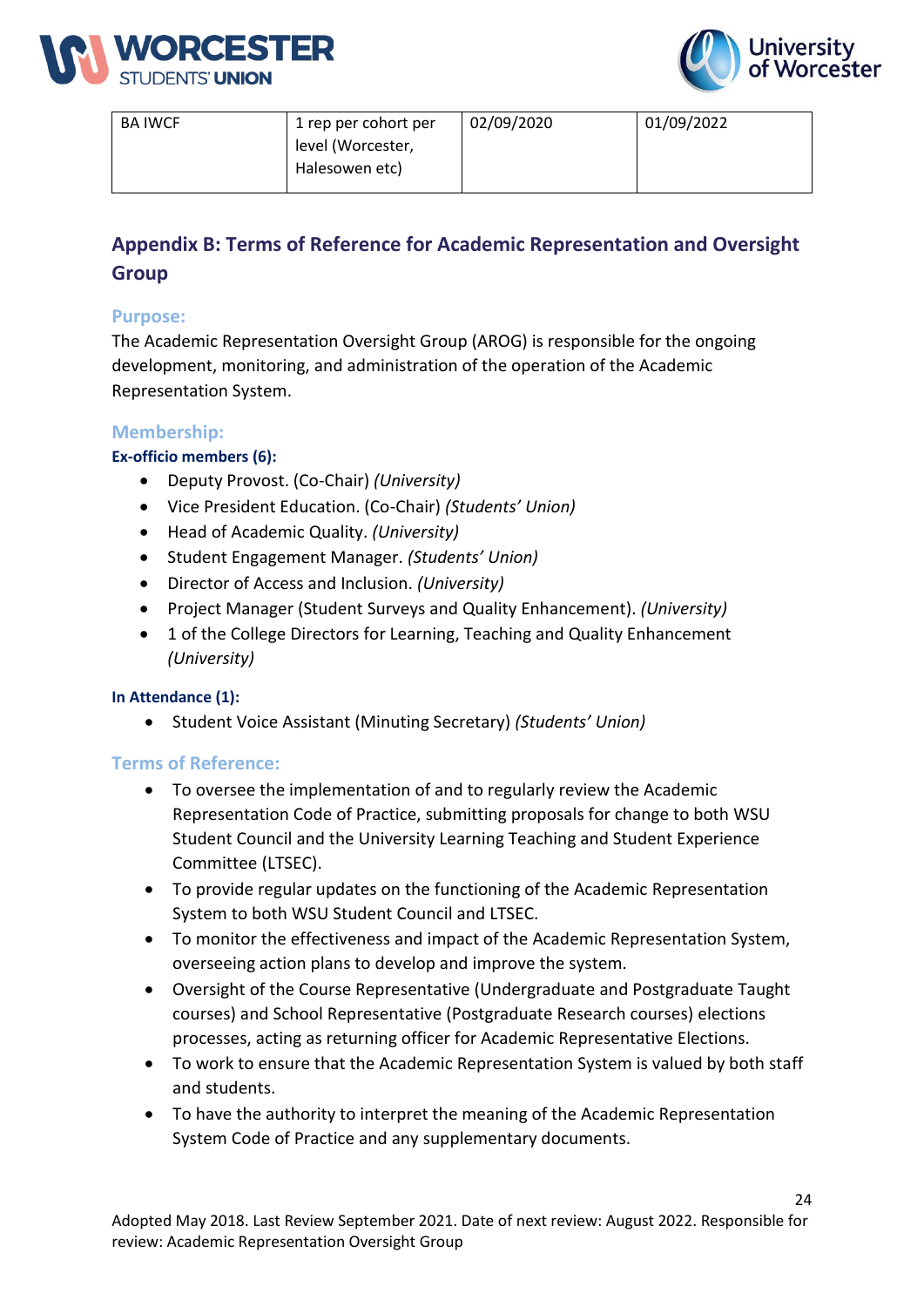



• To review and make final decisions on requests from courses and/or Schools to alter their representation structure/depart from the Code of Practice's guidelines.

#### **Quorum:**

The Quorum for AROG will be one half of the total membership (rounded down to the nearest whole number when this is a fraction) inclusive of at least one member of University and Students Union staff.

# **Frequency of meetings:**

Minimum of two per year. The group can delegate its responsibilities for the day to day running of the Academic Representation System

# **Appendix C: Terms of Reference for Students' Union Education Council**

#### **Purpose:**

The Education Council's purpose to drive debate, consider issues, form policy, and create a space for collaboration on the Union's representative work on academic issues and education.

#### **Remit**

- to consider matters that affect students in relation to their academic interests and to discuss and formulate related policy to be submitted to Student Council.
- to discuss changes to University and external policies that will impact on the education of University of Worcester students.
- to receive updates from School Representatives and the Vice President Education.
- to work with the Vice President-Education to promote the Academic Representation System.
- to elect the College Representatives from the pool of School Representatives to sit on Student Council.
- to engage in campaigns related to the academic experience of University of Worcester Students.

# **Membership:**

- The Vice President Education (Chair).
- All School Reps appointed through the Academic Representation System.
- The Postgraduate Students' Network Chair or a nominee from the Network's committee.
- Chairs of Academic Societies or a nominee from their Society's committee can attend in their absence.
- Student Networks and Volunteering Assistant Minuting Secretary
- *Student Engagement Manager – Chair's Aid*

#### **Quorum:**

Quoracy shall be 30% of all School Representatives.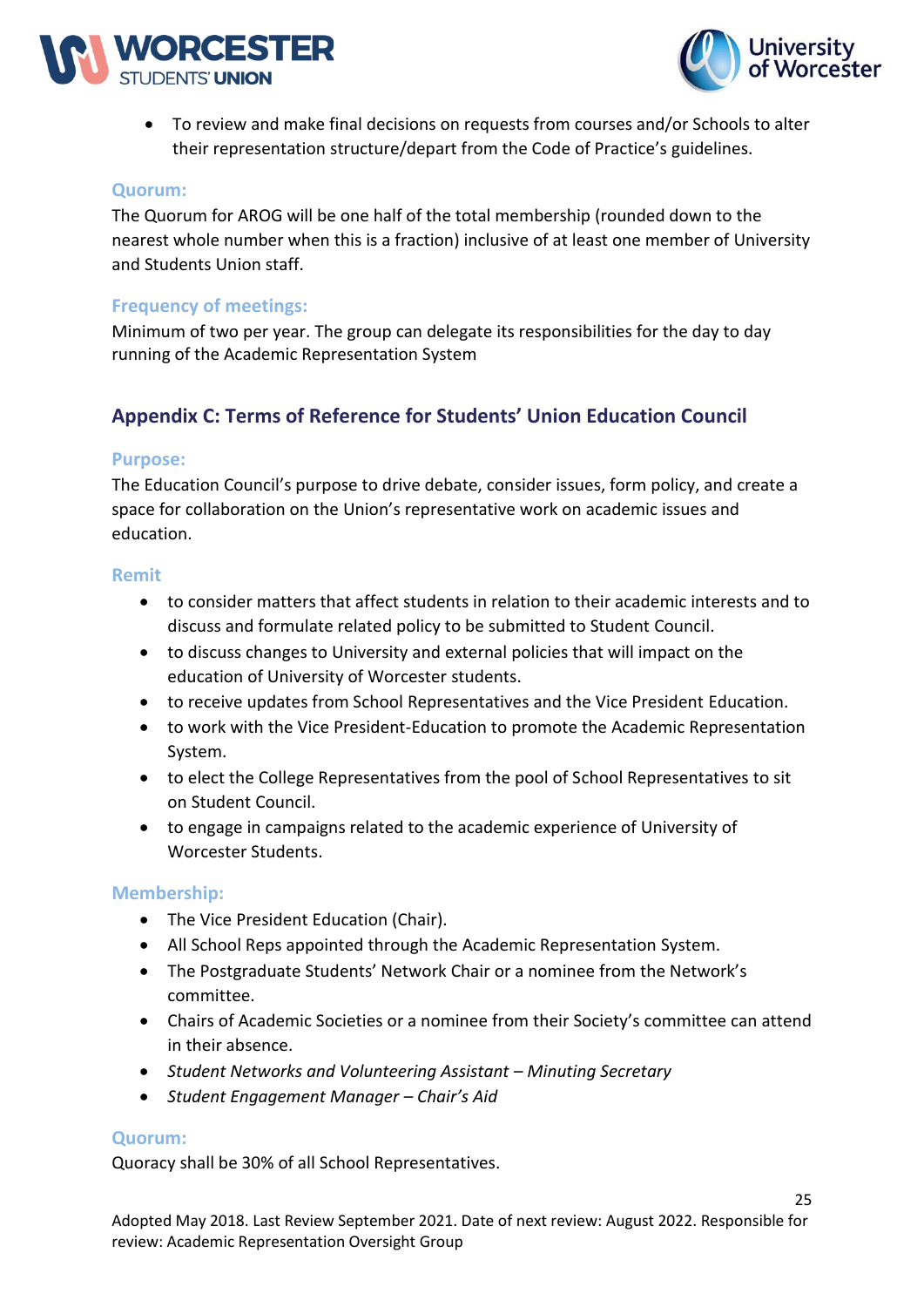



# **Frequency of meetings:**

Minimum of once per semester (twice a year).

**Reporting requirements:** 

To report to the Students' Union Student Council.

**For more information, please contact**

Student Voice Assistant

# **Appendix D: Guidelines for Course Rep Forums (University level)**

#### **Purpose:**

Course Rep Forums are to be themed around a specific topic or issue of significance for group discussion among Course Reps**.**

#### **Invited:**

- Deputy Provost.
- Vice President Education.
- Student Engagement Manager.
- Student Voice Assistant (Minuting Secretary).
- All School Reps.
- All Course Reps.

#### **Quorum:**

No Quorum Required

# **Frequency of meetings:**

Minimum of three per year.

# **Reporting requirements:**

To report to the Students' Union's Student Council and the University's Learning, Teaching and Student Experience Committee (LTSEC) through an annual Academic Representation Evaluation and Impact Report".

# **For more information please contact:**

Student Voice Assistant (Minuting Secretary Course Rep Forums)

# **Appendix E: Guidelines for School Forums**

#### **Purpose:**

School Forums should be used to discuss the issues raised by Course Reps within that school and to consult students on School plans.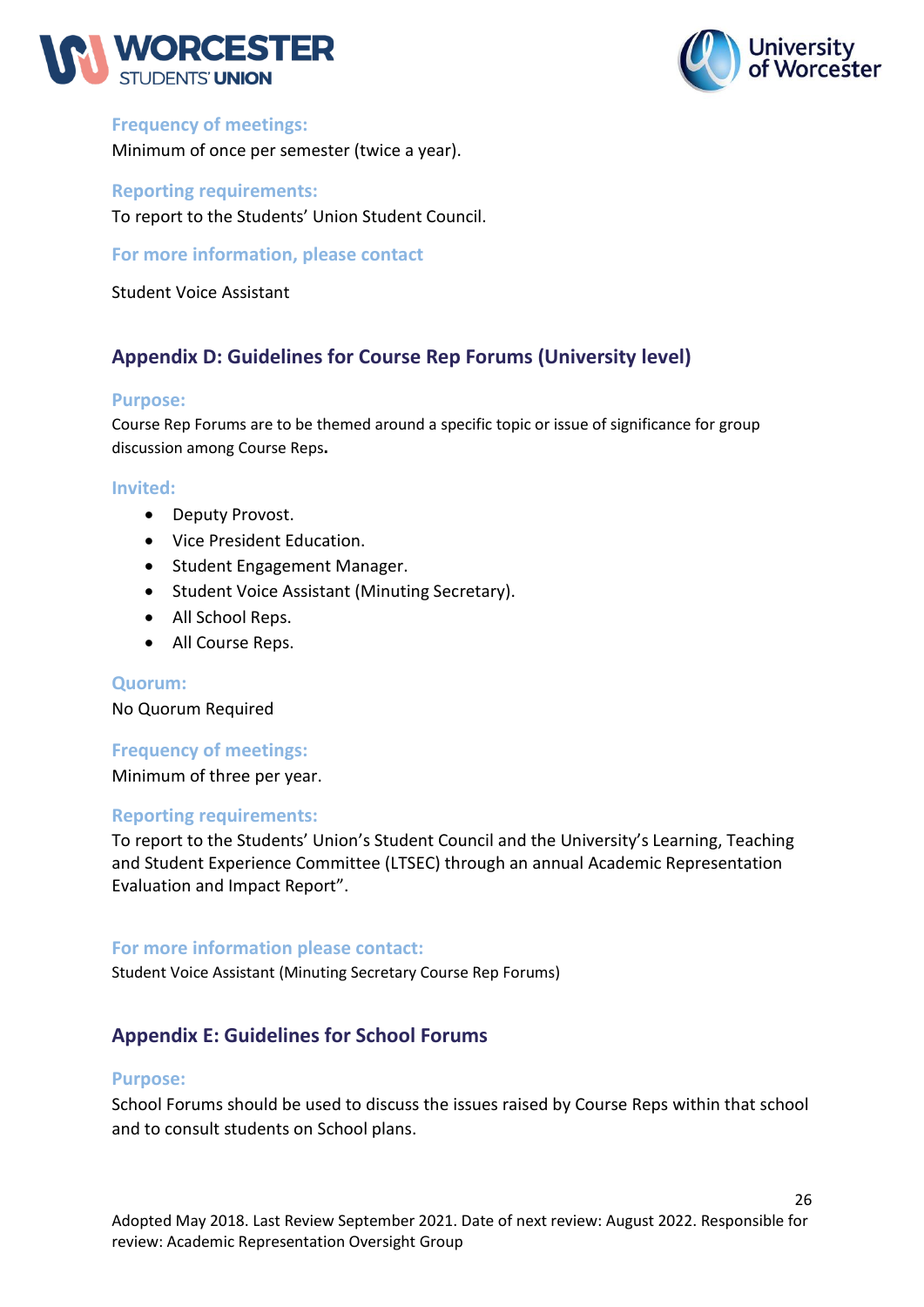

# **Invited:**

- Head of School (Co-Chair)
- Learning, Teaching and Quality Leads
- Student Engagement Representation and Communication Coordinator
- Course Rep Coordinators (If Applicable)
- All School Reps (Co-Chair)
- All Course Reps
- Minuting Secretary

# **Observer:**

• Vice President Education (Optional)

#### **Quorum:**

No Quorum required

# **Frequency of meetings:**

Minimum of two per year.

#### **Reporting requirements:**

Minutes to be shared with the Students Union

**For more information please contact:**

(Minuting Secretary in each School Forum)

# **Appendix F: Guidelines for School Rep Forums**

#### **Purpose:**

The School Rep Forum is a forum to discuss School and University issues with the Deputy Provost and for the University senior management to consult students on university policy and procedure

# **Membership:**

# **Ex-officio members (25):**

- Deputy Provost.
- Vice President Education.
- All School Reps (23)

#### **In Attendance (3):**

- Student Engagement Manager.
- Student Voice Assistant (Minuting Secretary)
- Student Engagement Representation and Communication Coordinators (for select meetings)

# **Quorum:**

No Quorum required.

Adopted May 2018. Last Review September 2021. Date of next review: August 2022. Responsible for review: Academic Representation Oversight Group



27